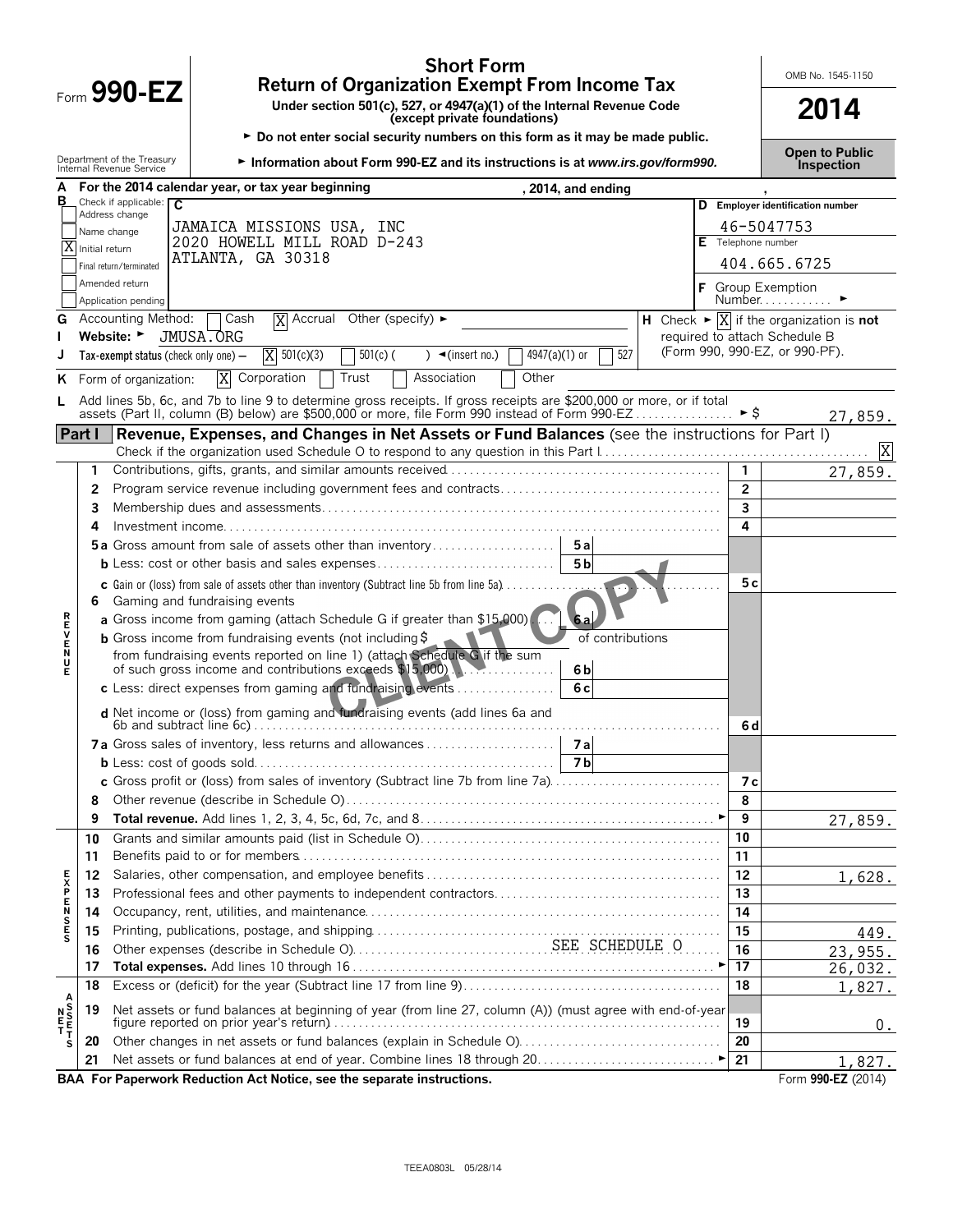|     | Form 990-EZ (2014) JAMAICA MISSIONS USA, INC                                                                                                                                                                                         |                                                                                                                      |                                                                                  |                                                                                  |                    | Page 2<br>46-5047753                                   |
|-----|--------------------------------------------------------------------------------------------------------------------------------------------------------------------------------------------------------------------------------------|----------------------------------------------------------------------------------------------------------------------|----------------------------------------------------------------------------------|----------------------------------------------------------------------------------|--------------------|--------------------------------------------------------|
|     | <b>Part II Balance Sheets</b> (see the instructions for Part II)                                                                                                                                                                     |                                                                                                                      |                                                                                  |                                                                                  |                    | $\mathbf X$                                            |
|     |                                                                                                                                                                                                                                      |                                                                                                                      |                                                                                  | (A) Beginning of year                                                            |                    | (B) End of year                                        |
| 22  |                                                                                                                                                                                                                                      |                                                                                                                      |                                                                                  |                                                                                  | 22                 | 2,221.                                                 |
| 23  |                                                                                                                                                                                                                                      |                                                                                                                      |                                                                                  |                                                                                  | 23                 |                                                        |
| 24  |                                                                                                                                                                                                                                      |                                                                                                                      |                                                                                  |                                                                                  | 24                 | 3,739.                                                 |
| 25  | Total assets<br>Total liabilities (describe in Schedule O)<br>SEE SCHEDULE O                                                                                                                                                         |                                                                                                                      |                                                                                  | 0                                                                                | 25                 | 5,960.                                                 |
| 26  |                                                                                                                                                                                                                                      |                                                                                                                      |                                                                                  | 0                                                                                | 26                 | 4,133.                                                 |
| 27  | Net assets or fund balances (line 27 of column (B) must agree with line 21)                                                                                                                                                          |                                                                                                                      |                                                                                  | $\Omega$                                                                         | 27                 | 1,827.                                                 |
|     | Statement of Program Service Accomplishments (see the instructions for Part III)<br>Part III<br>Check if the organization used Schedule O to respond to any question in this Part III.                                               |                                                                                                                      |                                                                                  | Χ                                                                                |                    | <b>Expenses</b>                                        |
|     | What is the organization's primary exempt purpose? SEE SCHEDULE O                                                                                                                                                                    |                                                                                                                      |                                                                                  |                                                                                  |                    | (Required for section 501<br>$(c)(3)$ and 501 $(c)(4)$ |
|     |                                                                                                                                                                                                                                      |                                                                                                                      |                                                                                  |                                                                                  |                    | organizations; optional                                |
|     | Describe the organization's program service accomplishments for each of its three largest program services, as<br>measured by expenses. In a clear and concise manner, describe the services provided, the number of persons<br>bene |                                                                                                                      |                                                                                  |                                                                                  | for others.)       |                                                        |
| 28  | SEE SCHEDULE O                                                                                                                                                                                                                       |                                                                                                                      |                                                                                  |                                                                                  |                    |                                                        |
|     |                                                                                                                                                                                                                                      | <u> 1999 - Paul Laurent, paul Laurent, paul Laurent, paul Laurent, paul Laurent, paul Laurent, paul Laurent, pau</u> |                                                                                  |                                                                                  |                    |                                                        |
|     |                                                                                                                                                                                                                                      |                                                                                                                      |                                                                                  |                                                                                  |                    |                                                        |
|     | (Grants $\overline{S}$                                                                                                                                                                                                               | ) If this amount includes foreign grants, check here $\ldots \ldots \ldots \ldots$                                   |                                                                                  |                                                                                  | 28 a               | 18,719.                                                |
| 29  |                                                                                                                                                                                                                                      |                                                                                                                      |                                                                                  |                                                                                  |                    |                                                        |
|     |                                                                                                                                                                                                                                      |                                                                                                                      |                                                                                  |                                                                                  |                    |                                                        |
|     |                                                                                                                                                                                                                                      | ) If this amount includes foreign grants, check here                                                                 |                                                                                  |                                                                                  |                    |                                                        |
|     | (Grants \$                                                                                                                                                                                                                           |                                                                                                                      |                                                                                  |                                                                                  | 29a                |                                                        |
| 30  |                                                                                                                                                                                                                                      |                                                                                                                      |                                                                                  |                                                                                  |                    |                                                        |
|     |                                                                                                                                                                                                                                      |                                                                                                                      |                                                                                  |                                                                                  |                    |                                                        |
|     | $\overline{G}$ Cants $\overline{S}$                                                                                                                                                                                                  | ) If this amount includes foreign grants, check here $\ldots \ldots \ldots$                                          |                                                                                  |                                                                                  | 30a                |                                                        |
| 31  |                                                                                                                                                                                                                                      |                                                                                                                      |                                                                                  |                                                                                  |                    |                                                        |
|     | (Grants \$                                                                                                                                                                                                                           | ) If this amount includes foreign grants, check here  ▶                                                              |                                                                                  |                                                                                  | 31a                |                                                        |
|     |                                                                                                                                                                                                                                      |                                                                                                                      |                                                                                  |                                                                                  | 32                 | 18,719.                                                |
|     | Part IV List of Officers, Directors, Trustees, and Key Employees (list each one even if not compensated – see the instructions for Part IV)                                                                                          |                                                                                                                      |                                                                                  |                                                                                  |                    |                                                        |
|     | Check if the organization used Schedule O to respond to any question in this Part W.                                                                                                                                                 |                                                                                                                      |                                                                                  |                                                                                  |                    |                                                        |
|     | (a) Name and title                                                                                                                                                                                                                   | (b) Average hours per<br>week devoted to                                                                             | (c) Reportable compensation<br>(Forms W-2/1099-MISC)<br>(If not paid, enter -0-) | (d) Health benefits,<br>contributions to employee<br>benefit plans, and deferred |                    | (e) Estimated amount of                                |
|     |                                                                                                                                                                                                                                      | position                                                                                                             |                                                                                  | compensation                                                                     |                    | other compensation                                     |
|     | VINUS ALSCOTT                                                                                                                                                                                                                        |                                                                                                                      |                                                                                  |                                                                                  |                    |                                                        |
|     | PRESIDENT & CEO<br><b>JOHN KOPCHICK</b>                                                                                                                                                                                              | 40                                                                                                                   | 1,500.                                                                           |                                                                                  | 0.                 | 0.                                                     |
|     | <b>DIRECTOR</b>                                                                                                                                                                                                                      | 40                                                                                                                   | 0                                                                                |                                                                                  | 0.                 | 0.                                                     |
|     | KEN WILLETT                                                                                                                                                                                                                          |                                                                                                                      |                                                                                  |                                                                                  |                    |                                                        |
|     | <b>DIRECTOR</b>                                                                                                                                                                                                                      | 40                                                                                                                   | $\boldsymbol{0}$ .                                                               |                                                                                  | $\boldsymbol{0}$ . | 0.                                                     |
|     | WILLIAM HENWOOD                                                                                                                                                                                                                      |                                                                                                                      |                                                                                  |                                                                                  |                    |                                                        |
|     | <b>DIRECTOR</b>                                                                                                                                                                                                                      | 40                                                                                                                   | 0.                                                                               |                                                                                  | 0.                 | 0.                                                     |
|     |                                                                                                                                                                                                                                      |                                                                                                                      |                                                                                  |                                                                                  |                    |                                                        |
|     |                                                                                                                                                                                                                                      |                                                                                                                      |                                                                                  |                                                                                  |                    |                                                        |
|     |                                                                                                                                                                                                                                      |                                                                                                                      |                                                                                  |                                                                                  |                    |                                                        |
|     |                                                                                                                                                                                                                                      |                                                                                                                      |                                                                                  |                                                                                  |                    |                                                        |
|     |                                                                                                                                                                                                                                      |                                                                                                                      |                                                                                  |                                                                                  |                    |                                                        |
|     |                                                                                                                                                                                                                                      |                                                                                                                      |                                                                                  |                                                                                  |                    |                                                        |
|     |                                                                                                                                                                                                                                      |                                                                                                                      |                                                                                  |                                                                                  |                    |                                                        |
|     |                                                                                                                                                                                                                                      |                                                                                                                      |                                                                                  |                                                                                  |                    |                                                        |
|     |                                                                                                                                                                                                                                      |                                                                                                                      |                                                                                  |                                                                                  |                    |                                                        |
|     |                                                                                                                                                                                                                                      |                                                                                                                      |                                                                                  |                                                                                  |                    |                                                        |
|     |                                                                                                                                                                                                                                      |                                                                                                                      |                                                                                  |                                                                                  |                    |                                                        |
|     |                                                                                                                                                                                                                                      |                                                                                                                      |                                                                                  |                                                                                  |                    |                                                        |
|     |                                                                                                                                                                                                                                      |                                                                                                                      |                                                                                  |                                                                                  |                    |                                                        |
|     |                                                                                                                                                                                                                                      |                                                                                                                      |                                                                                  |                                                                                  |                    |                                                        |
|     |                                                                                                                                                                                                                                      |                                                                                                                      |                                                                                  |                                                                                  |                    |                                                        |
|     |                                                                                                                                                                                                                                      |                                                                                                                      |                                                                                  |                                                                                  |                    |                                                        |
|     |                                                                                                                                                                                                                                      |                                                                                                                      |                                                                                  |                                                                                  |                    |                                                        |
|     |                                                                                                                                                                                                                                      |                                                                                                                      |                                                                                  |                                                                                  |                    |                                                        |
| BAA |                                                                                                                                                                                                                                      | TEEA0812L 05/28/14                                                                                                   |                                                                                  |                                                                                  |                    | Form 990-EZ (2014)                                     |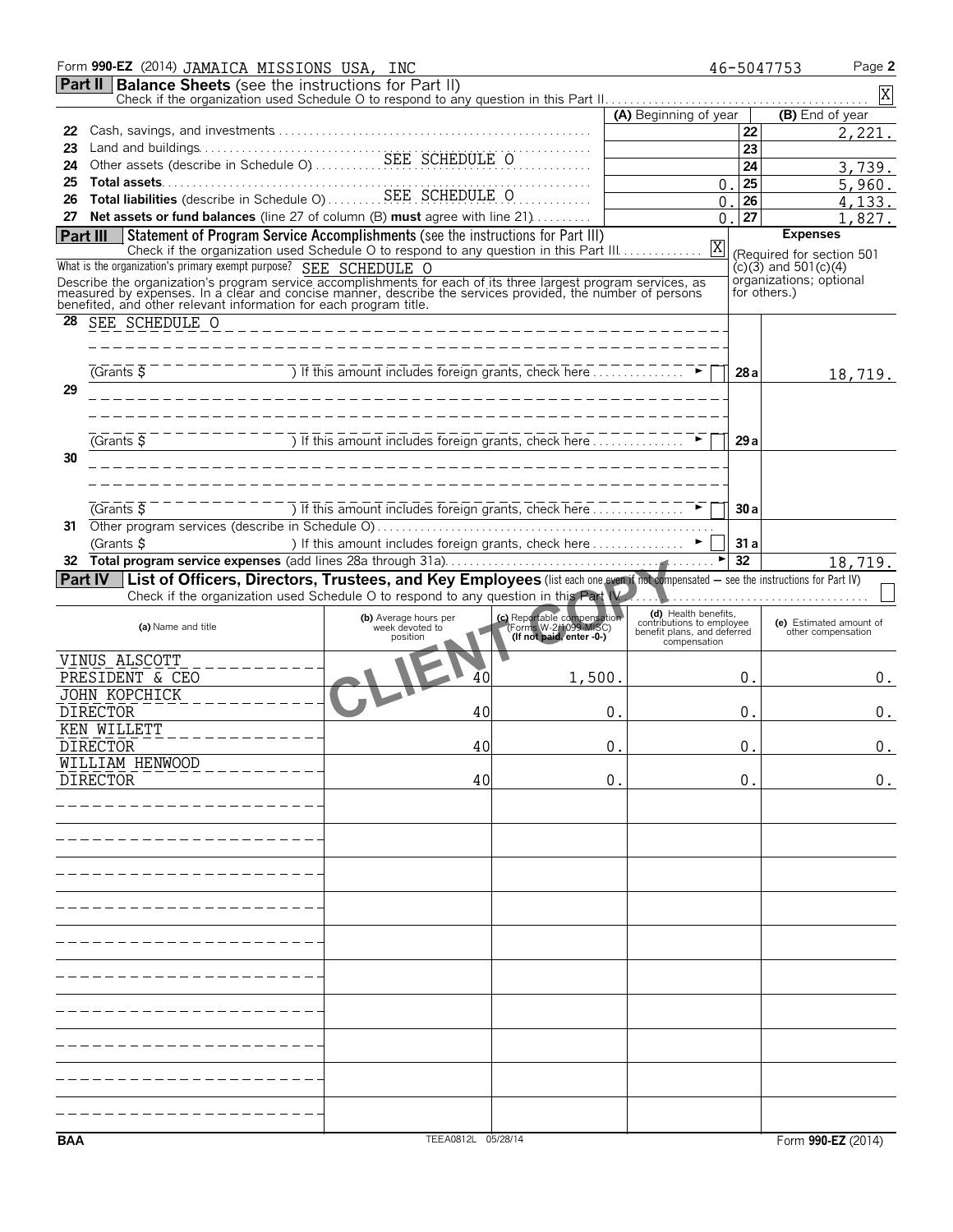|    | Form 990-EZ (2014) JAMAICA MISSIONS USA, INC<br>46-5047753                                                                                                                                                                                                                                                  |                 |     | Page 3 |
|----|-------------------------------------------------------------------------------------------------------------------------------------------------------------------------------------------------------------------------------------------------------------------------------------------------------------|-----------------|-----|--------|
|    | <b>Other Information</b> (Note the Schedule A and personal benefit contract statement requirements in SEE SCHEDULE 0<br><b>Part V</b><br>the instructions for Part V) Check if the organization used Schedule O to respond to any question in this Part V                                                   |                 |     | X      |
|    | 33 Did the organization engage in any significant activity not previously reported to the IRS?                                                                                                                                                                                                              |                 | Yes | No     |
|    | 34 Were any significant changes made to the organizing or governing documents? If 'Yes,' attach a conformed copy of the amended documents if they reflect                                                                                                                                                   | 33              |     | Χ      |
|    |                                                                                                                                                                                                                                                                                                             | 34              |     | Χ      |
|    | 35 a Did the organization have unrelated business gross income of \$1,000 or more during the year from business activities                                                                                                                                                                                  |                 |     |        |
|    |                                                                                                                                                                                                                                                                                                             | 35a             |     | Χ      |
|    | b If 'Yes,' to line 35a, has the organization filed a Form 990-T for the year? If 'No,' provide an explanation in Schedule O                                                                                                                                                                                | 35 b            |     |        |
|    | c Was the organization a section 501(c)(4), 501(c)(5), or 501(c)(6) organization subject to section 6033(e) notice,<br>reporting, and proxy tax requirements during the year? If 'Yes,' complete Schedule C, Part III                                                                                       | 35c             |     | Χ      |
| 36 | Did the organization undergo a liquidation, dissolution, termination, or significant<br>disposition of net assets during the year? If 'Yes,' complete applicable parts of Schedule N                                                                                                                        | 36              |     | Χ      |
|    | <b>37 a</b> Enter amount of political expenditures, direct or indirect, as described in the instructions. $\blacktriangleright$ <b>37 a</b><br>0                                                                                                                                                            |                 |     |        |
|    |                                                                                                                                                                                                                                                                                                             | 37 b            |     | Χ      |
|    | 38 a Did the organization borrow from, or make any loans to, any officer, director, trustee, or key employee or were<br>any such loans made in a prior year and still outstanding at the end of the tax year covered by this return?<br><b>b</b> If 'Yes,' complete Schedule L, Part II and enter the total | 38a             |     | X      |
|    | 38 <sub>b</sub><br>N/A                                                                                                                                                                                                                                                                                      |                 |     |        |
|    | 39 Section 501(c)(7) organizations. Enter:                                                                                                                                                                                                                                                                  |                 |     |        |
|    | 39a<br>N/A                                                                                                                                                                                                                                                                                                  |                 |     |        |
|    | <b>b</b> Gross receipts, included on line 9, for public use of club facilities<br>39 <sub>b</sub><br>N/A                                                                                                                                                                                                    |                 |     |        |
|    | 40 a Section 501(c)(3) organizations. Enter amount of tax imposed on the organization during the year under:                                                                                                                                                                                                |                 |     |        |
|    | section 4911 ►<br>$0.$ ; section 4912 $\blacktriangleright$<br>0. ; section 4955 $\blacktriangleright$<br>0.                                                                                                                                                                                                |                 |     |        |
|    | b Section 501(c)(3), 501(c)(4), and 501(c)(29) organizations. Did the organization engage in any section 4958 excess<br>benefit transaction during the year, or did it engage in an excess benefit transaction in a prior year that has not been                                                            |                 |     |        |
|    | reported on any of its prior Forms 990 or 990-EZ? If 'Yes,' complete Schedule L, Part I<br>c Section 501(c)(3), 501(c)(4), and 501(c)(29) organizations. Enter amount of tax imposed on organization                                                                                                        | 40 b            |     | Χ      |
|    | managers or disqualified persons during the year under sections 4912, 4955, and 4958<br>0.                                                                                                                                                                                                                  |                 |     |        |
|    | $d$ Section 501(c)(3), 501(c)(4), and 501(c)(29) organizations. Enter amount of tax on line 40c reimbursed<br>0.                                                                                                                                                                                            |                 |     |        |
|    | e All organizations. At any time during the tax year, was the organization a party to a prohibited tax                                                                                                                                                                                                      |                 |     |        |
|    | shelter transaction? If 'Yes,' complete Form 8886-T                                                                                                                                                                                                                                                         | 40 e            |     | X      |
| 41 | List the states with which a copy of this return is filed $\blacktriangleright$<br>GA<br>IEN                                                                                                                                                                                                                |                 |     |        |
|    | 42 a The organization's<br>VINUS ALSCOTT<br>books are in care of $\blacktriangleright$<br>Telephone no. ► $404 - 665 - 6725$                                                                                                                                                                                |                 |     |        |
|    | Located at > 2020 HOWELL MILL ROAD, D-243 ATLANTA GA<br>$ZIP + 4$ $\triangleright$ 30318                                                                                                                                                                                                                    |                 |     |        |
|    | <b>b</b> At any time during the calendar year, did the organization have an interest in or a signature or other authority over a                                                                                                                                                                            |                 | Yes | No.    |
|    | financial account in a foreign country (such as a bank account, securities account, or other financial account)?<br>If 'Yes,' enter the name of the foreign country:▶                                                                                                                                       | 42 <sub>b</sub> |     | Χ      |
|    |                                                                                                                                                                                                                                                                                                             |                 |     |        |
|    |                                                                                                                                                                                                                                                                                                             |                 |     |        |
|    |                                                                                                                                                                                                                                                                                                             |                 |     |        |
|    | See the instructions for exceptions and filing requirements for FinCEN Form 114, Report of Foreign Bank and Financial Accounts (FBAR).                                                                                                                                                                      |                 |     |        |
|    | c At any time during the calendar year, did the organization maintain an office outside the $U.S. ? \dots \dots \dots \dots \dots \dots$                                                                                                                                                                    | 42 c            |     | Χ      |
|    | If 'Yes,' enter the name of the foreign country:▶                                                                                                                                                                                                                                                           |                 |     |        |
|    |                                                                                                                                                                                                                                                                                                             |                 |     |        |
|    |                                                                                                                                                                                                                                                                                                             |                 |     |        |
|    |                                                                                                                                                                                                                                                                                                             |                 |     |        |
|    | 43 Section 4947(a)(1) nonexempt charitable trusts filing Form 990-EZ in lieu of Form 1041 – Check here                                                                                                                                                                                                      |                 |     | N/A    |
|    | $\blacktriangleright$ 43<br>and enter the amount of tax-exempt interest received or accrued during the tax year                                                                                                                                                                                             |                 |     | N/A    |
|    |                                                                                                                                                                                                                                                                                                             |                 | Yes | No     |

| 44 a Did the organization maintain any donor advised funds during the year? If 'Yes,' Form 990 must be completed instead                                                                                                               |      |  |  |
|----------------------------------------------------------------------------------------------------------------------------------------------------------------------------------------------------------------------------------------|------|--|--|
| of Form $990 - FZ$                                                                                                                                                                                                                     | 44 a |  |  |
| <b>b</b> Did the organization operate one or more hospital facilities during the year? If 'Yes,' Form 990 must be completed                                                                                                            |      |  |  |
|                                                                                                                                                                                                                                        | 44 b |  |  |
|                                                                                                                                                                                                                                        | 44 c |  |  |
|                                                                                                                                                                                                                                        |      |  |  |
|                                                                                                                                                                                                                                        | 44 d |  |  |
|                                                                                                                                                                                                                                        | 45 a |  |  |
|                                                                                                                                                                                                                                        |      |  |  |
| <b>b</b> Did the organization receive any payment from or engage in any transaction with a controlled entity within the meaning of section 512(b)(13)? If 'Yes,'<br>Form 990 and Schedule R may need to be completed instead of Form 9 | 45 b |  |  |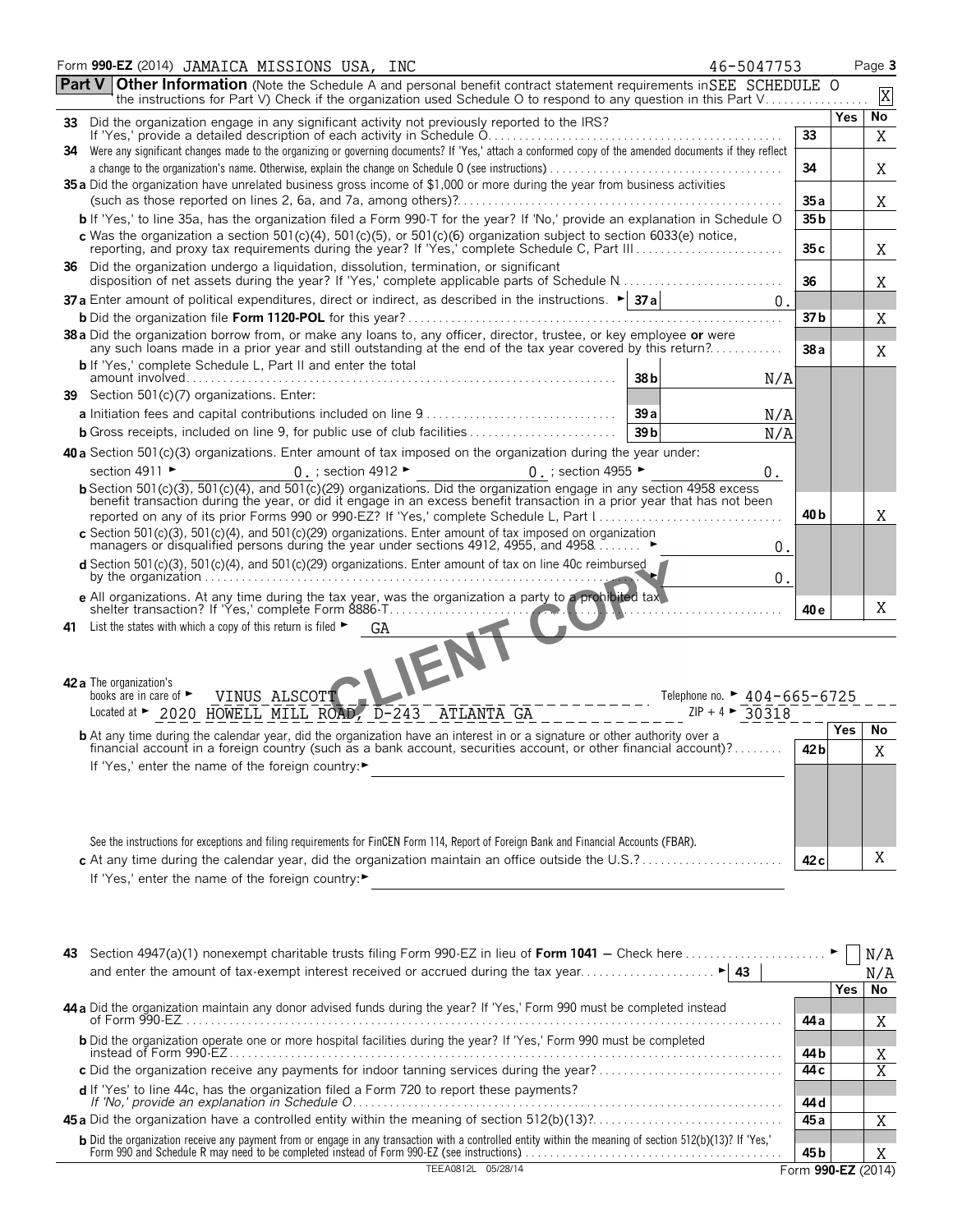|                  | Form 990-EZ (2014) JAMAICA MISSIONS USA, INC                                                                                                                                                                                                                                                                             |                                                      |                                                      | 46-5047753                                                                                       |                                               |            | Page 4    |
|------------------|--------------------------------------------------------------------------------------------------------------------------------------------------------------------------------------------------------------------------------------------------------------------------------------------------------------------------|------------------------------------------------------|------------------------------------------------------|--------------------------------------------------------------------------------------------------|-----------------------------------------------|------------|-----------|
| 46               | Did the organization engage, directly or indirectly, in political campaign activities on behalf of or in opposition to                                                                                                                                                                                                   |                                                      |                                                      |                                                                                                  | 46                                            | Yes.       | No<br>X   |
| <b>Part VI</b>   | Section 501(c)(3) organizations only<br>All section 501(c)(3) organizations must answer questions 47-49b and 52, and complete the tables<br>for lines 50 and $51.$                                                                                                                                                       |                                                      |                                                      |                                                                                                  |                                               |            |           |
|                  | 47 Did the organization engage in lobbying activities or have a section 501(h) election in effect during the tax year? If 'Yes,'                                                                                                                                                                                         |                                                      |                                                      |                                                                                                  | 47                                            | <b>Yes</b> | No<br>Χ   |
| 48<br>50         | Complete this table for the organization's five highest compensated employees (other than officers, directors, trustees and key<br>employees) who each received more than \$100,000 of compensation from the organization. If there is none, enter 'None.'                                                               |                                                      |                                                      |                                                                                                  | 48<br>49a<br>49 b                             |            | X<br>X    |
|                  | (a) Name and title of each employee                                                                                                                                                                                                                                                                                      | (b) Average hours<br>per week devoted<br>to position | (c) Reportable compensation<br>(Forms W-2/1099-MISC) | (d) Health benefits,<br>contributions to employee<br>benefit plans, and deferred<br>compensation | (e) Estimated amount of<br>other compensation |            |           |
| NONE             |                                                                                                                                                                                                                                                                                                                          |                                                      |                                                      |                                                                                                  |                                               |            |           |
|                  |                                                                                                                                                                                                                                                                                                                          |                                                      |                                                      |                                                                                                  |                                               |            |           |
|                  | —————————————————                                                                                                                                                                                                                                                                                                        |                                                      |                                                      |                                                                                                  |                                               |            |           |
|                  | __________________                                                                                                                                                                                                                                                                                                       |                                                      |                                                      |                                                                                                  |                                               |            |           |
|                  |                                                                                                                                                                                                                                                                                                                          |                                                      |                                                      |                                                                                                  |                                               |            |           |
| 51               | f Total number of other employees paid over \$100,000 ►<br>Complete this table for the organization's five highest compensated independent contractors who each received more than \$100,000 of<br>compensation from the organization. If there is none, enter 'None.                                                    |                                                      |                                                      |                                                                                                  |                                               |            |           |
|                  | (a) Name and business address of each independent contractor                                                                                                                                                                                                                                                             |                                                      |                                                      | (b) Type of service                                                                              | (c) Compensation                              |            |           |
| NONE             | ------------------                                                                                                                                                                                                                                                                                                       |                                                      |                                                      |                                                                                                  |                                               |            |           |
|                  |                                                                                                                                                                                                                                                                                                                          |                                                      |                                                      |                                                                                                  |                                               |            |           |
|                  |                                                                                                                                                                                                                                                                                                                          |                                                      |                                                      |                                                                                                  |                                               |            |           |
|                  |                                                                                                                                                                                                                                                                                                                          |                                                      |                                                      |                                                                                                  |                                               |            |           |
|                  |                                                                                                                                                                                                                                                                                                                          |                                                      |                                                      |                                                                                                  |                                               |            |           |
| 52               | Did the organization complete Schedule A? Note. All section 501(c)(3) organizations must attach a                                                                                                                                                                                                                        |                                                      |                                                      |                                                                                                  | $X$ $Y$ es                                    |            | <b>No</b> |
|                  | Under penalties of perjury, I declare that I have examined this return, including accompanying schedules and statements, and to the best of my knowledge and belief, it is<br>true, correct, and complete. Declaration of preparer (other than officer) is based on all information of which preparer has any knowledge. |                                                      |                                                      |                                                                                                  |                                               |            |           |
| Sign             | Signature of officer                                                                                                                                                                                                                                                                                                     |                                                      |                                                      | Date                                                                                             |                                               |            |           |
| Here             | VINUS ALSCOTT<br>Type or print name and title                                                                                                                                                                                                                                                                            |                                                      |                                                      | PRESIDENT & CEO                                                                                  |                                               |            |           |
|                  | Print/Type preparer's name                                                                                                                                                                                                                                                                                               | Preparer's signature                                 | Date                                                 | if<br>Check                                                                                      | PTIN                                          |            |           |
| Paid<br>Preparer | IRVIN RABINOWITZ<br>RRB ACCOUNTING CONSULTING & TAX SERVICES<br>Firm's name ►                                                                                                                                                                                                                                            |                                                      |                                                      | self-employed                                                                                    | P00548959                                     |            |           |
| Use Only         | 4651 ROSWELL RD., #I-804<br>Firm's address ►<br>ATLANTA, GA 30342                                                                                                                                                                                                                                                        |                                                      |                                                      | Firm's EIN<br>Phone no.                                                                          | 58-2661579<br>404.255.0200                    |            |           |
|                  |                                                                                                                                                                                                                                                                                                                          |                                                      |                                                      |                                                                                                  | $X$ Yes<br>Form 990-EZ (2014)                 |            | No        |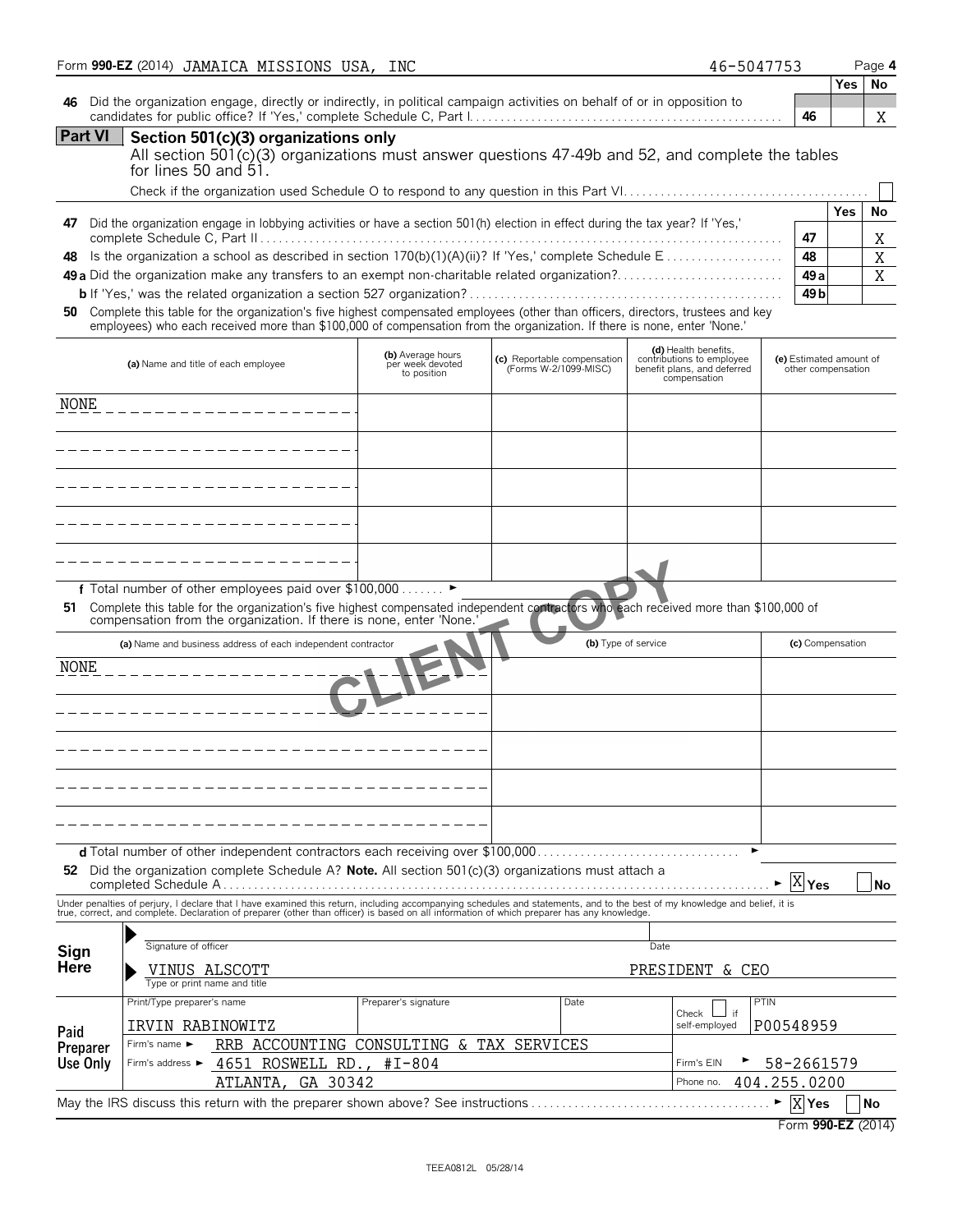|                                                        | <b>Public Charity Status and Public Support</b>                                                                         | OMB No. 1545-0            |
|--------------------------------------------------------|-------------------------------------------------------------------------------------------------------------------------|---------------------------|
| <b>SCHEDULE A</b><br>(Form 990 or 990-EZ)              | Complete if the organization is a section 501(c)(3) organization or a section<br>4947(a)(1) nonexempt charitable trust. |                           |
|                                                        | Attach to Form 990 or Form 990-EZ.                                                                                      |                           |
| Department of the Treasury<br>Internal Revenue Service | Information about Schedule A (Form 990 or 990-EZ) and its instructions is<br>at www.irs.gov/form990.                    | Open to Pub<br>Inspection |

**Name of the organization Employer identification number**

| OMB No. 1545-0047 |  |
|-------------------|--|
| 2014              |  |

| <b>Open to Public</b> |  |
|-----------------------|--|
| <b>Inspection</b>     |  |

|               | JAMAICA MISSIONS USA, INC                                                                                                                                                                                                                                                                                                                                                                                                        |              |                                                                                                      |     |                                                                        | 46-5047753                                           |                                                    |
|---------------|----------------------------------------------------------------------------------------------------------------------------------------------------------------------------------------------------------------------------------------------------------------------------------------------------------------------------------------------------------------------------------------------------------------------------------|--------------|------------------------------------------------------------------------------------------------------|-----|------------------------------------------------------------------------|------------------------------------------------------|----------------------------------------------------|
| <b>Part I</b> | Reason for Public Charity Status (All organizations must complete this part.) See instructions.                                                                                                                                                                                                                                                                                                                                  |              |                                                                                                      |     |                                                                        |                                                      |                                                    |
|               | The organization is not a private foundation because it is: (For lines 1 through 11, check only one box.)                                                                                                                                                                                                                                                                                                                        |              |                                                                                                      |     |                                                                        |                                                      |                                                    |
| 1             | A church, convention of churches, or association of churches described in <b>section 170(b)(1)(A)(i).</b>                                                                                                                                                                                                                                                                                                                        |              |                                                                                                      |     |                                                                        |                                                      |                                                    |
| 2             | A school described in section 170(b)(1)(A)(ii). (Attach Schedule E.)                                                                                                                                                                                                                                                                                                                                                             |              |                                                                                                      |     |                                                                        |                                                      |                                                    |
| 3             | A hospital or a cooperative hospital service organization described in section 170(b)(1)(A)(iii).                                                                                                                                                                                                                                                                                                                                |              |                                                                                                      |     |                                                                        |                                                      |                                                    |
| 4             | A medical research organization operated in conjunction with a hospital described in section 170(b)(1)(A)(iii). Enter the hospital's                                                                                                                                                                                                                                                                                             |              |                                                                                                      |     |                                                                        |                                                      |                                                    |
|               | name, city, and state:                                                                                                                                                                                                                                                                                                                                                                                                           |              |                                                                                                      |     |                                                                        |                                                      |                                                    |
| 5             | An organization operated for the benefit of a college or university owned or operated by a governmental unit described in section<br>170(b)(1)(A)(iv). (Complete Part II.)                                                                                                                                                                                                                                                       |              |                                                                                                      |     |                                                                        |                                                      |                                                    |
| 6             | A federal, state, or local government or governmental unit described in section 170(b)(1)(A)(v).                                                                                                                                                                                                                                                                                                                                 |              |                                                                                                      |     |                                                                        |                                                      |                                                    |
| 7             | An organization that normally receives a substantial part of its support from a governmental unit or from the general public described<br>in section 170(b)(1)(A)(vi). (Complete Part II.)                                                                                                                                                                                                                                       |              |                                                                                                      |     |                                                                        |                                                      |                                                    |
| 8             | A community trust described in section 170(b)(1)(A)(vi). (Complete Part II.)                                                                                                                                                                                                                                                                                                                                                     |              |                                                                                                      |     |                                                                        |                                                      |                                                    |
| 9             | An organization that normally receives: (1) more than 33-1/3% of its support from contributions, membership fees, and gross receipts from activities related to its exempt functions – subject to certain exceptions, and (2)<br>investment income and unrelated business taxable income (less section 511 tax) from businesses acquired by the organization after<br>June 30, 1975. See section 509(a)(2). (Complete Part III.) |              |                                                                                                      |     |                                                                        |                                                      |                                                    |
| 10            | An organization organized and operated exclusively to test for public safety. See section 509(a)(4).                                                                                                                                                                                                                                                                                                                             |              |                                                                                                      |     |                                                                        |                                                      |                                                    |
| 11            | An organization organized and operated exclusively for the benefit of, to perform the functions of, or to carry out the purposes of one<br>or more publicly supported organizations described in section 509(a)(1) or section 509(a)(2). See section 509(a)(3). Check the box in<br>lines 11a through 11d that describes the type of supporting organization and complete lines 11e, 11f, and 11g.                               |              |                                                                                                      |     |                                                                        |                                                      |                                                    |
| a             | Type I. A supporting organization operated, supervised, or controlled by its supported organization(s), typically by giving the supported<br>organization(s) the power to regularly appoint or elect a majority of the directors or trustees of the supporting organization. You must<br>complete Part IV, Sections A and B.                                                                                                     |              |                                                                                                      |     |                                                                        |                                                      |                                                    |
| b             | Type II. A supporting organization supervised or controlled in connection with its supported organization(s), by having control or<br>management of the supporting organization vested in the same persons that control or manage the supported organization(s). You<br>must complete Part IV. Sections A and C.                                                                                                                 |              |                                                                                                      |     |                                                                        |                                                      |                                                    |
| C             | Type III functionally integrated. A supporting organization operated in connection with, and functionally integrated with, its supported organization(s) (see instructions). You must complete Part IV, Sections A, D, and E.                                                                                                                                                                                                    |              |                                                                                                      |     |                                                                        |                                                      |                                                    |
| d             | Type III non-functionally integrated. A supporting organization operated in connection with its supported organization(s) that is not functionally integrated. The organization generally must satisfy a distribution requirem                                                                                                                                                                                                   |              |                                                                                                      |     |                                                                        |                                                      |                                                    |
| е             | Check this box if the organization received a written determination from the IRS that is a Type I, Type II, Type III functionally<br>integrated, or Type III non-functionally integrated supporting organization.                                                                                                                                                                                                                |              |                                                                                                      |     |                                                                        |                                                      |                                                    |
|               |                                                                                                                                                                                                                                                                                                                                                                                                                                  |              |                                                                                                      |     |                                                                        |                                                      |                                                    |
|               | $q$ Provide the following information about the supported organization(s).                                                                                                                                                                                                                                                                                                                                                       |              |                                                                                                      |     |                                                                        |                                                      |                                                    |
|               | (i) Name of supported<br>organization                                                                                                                                                                                                                                                                                                                                                                                            | $(ii)$ $EIN$ | (iii) Type of organization<br>(described on lines 1-9<br>above or IRC section<br>(see instructions)) |     | $(iv)$ is the<br>organization listed<br>in your governing<br>document? | (v) Amount of monetary<br>support (see instructions) | (vi) Amount of other<br>support (see instructions) |
|               |                                                                                                                                                                                                                                                                                                                                                                                                                                  |              |                                                                                                      | Yes | Νo                                                                     |                                                      |                                                    |
| (A)           |                                                                                                                                                                                                                                                                                                                                                                                                                                  |              |                                                                                                      |     |                                                                        |                                                      |                                                    |
|               |                                                                                                                                                                                                                                                                                                                                                                                                                                  |              |                                                                                                      |     |                                                                        |                                                      |                                                    |
| (B)           |                                                                                                                                                                                                                                                                                                                                                                                                                                  |              |                                                                                                      |     |                                                                        |                                                      |                                                    |
|               |                                                                                                                                                                                                                                                                                                                                                                                                                                  |              |                                                                                                      |     |                                                                        |                                                      |                                                    |
| (C)           |                                                                                                                                                                                                                                                                                                                                                                                                                                  |              |                                                                                                      |     |                                                                        |                                                      |                                                    |
|               |                                                                                                                                                                                                                                                                                                                                                                                                                                  |              |                                                                                                      |     |                                                                        |                                                      |                                                    |
| (D)           |                                                                                                                                                                                                                                                                                                                                                                                                                                  |              |                                                                                                      |     |                                                                        |                                                      |                                                    |
|               |                                                                                                                                                                                                                                                                                                                                                                                                                                  |              |                                                                                                      |     |                                                                        |                                                      |                                                    |
| (E)           |                                                                                                                                                                                                                                                                                                                                                                                                                                  |              |                                                                                                      |     |                                                                        |                                                      |                                                    |
| Total         |                                                                                                                                                                                                                                                                                                                                                                                                                                  |              |                                                                                                      |     |                                                                        |                                                      |                                                    |
|               | BAA For Paperwork Reduction Act Notice, see the Instructions for Form 990 or 990-EZ.                                                                                                                                                                                                                                                                                                                                             |              |                                                                                                      |     |                                                                        |                                                      | Schedule A (Form 990 or 990-EZ) 2014               |
|               |                                                                                                                                                                                                                                                                                                                                                                                                                                  |              |                                                                                                      |     |                                                                        |                                                      |                                                    |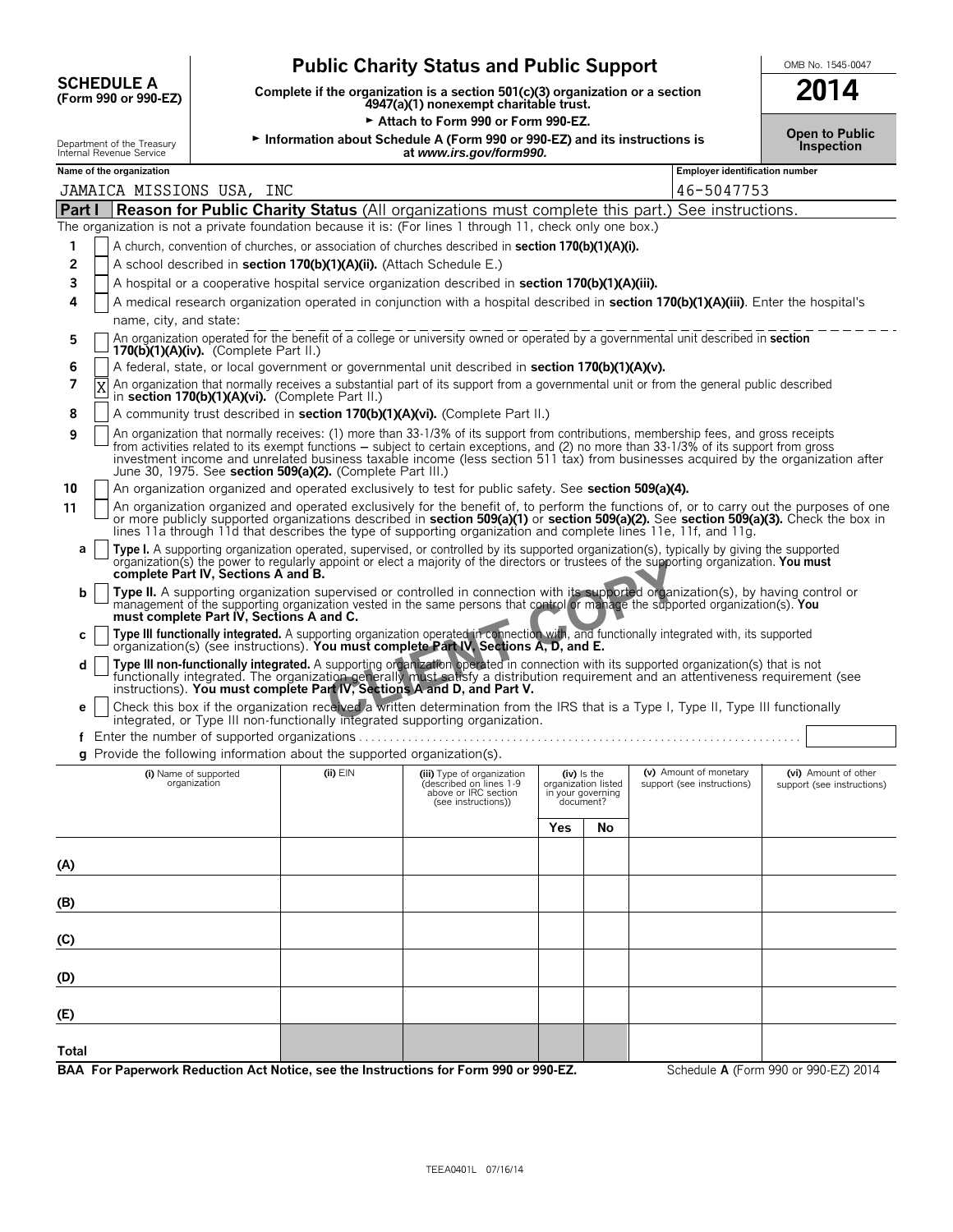| 1. | Gifts, grants, contributions, and<br>membership fees received. (Do not<br>include any 'unusual grants.'). $\ldots$                                                                                                                                                                                                                                                                                       |          |            |              |            | 27,859.    | 27,859.   |  |
|----|----------------------------------------------------------------------------------------------------------------------------------------------------------------------------------------------------------------------------------------------------------------------------------------------------------------------------------------------------------------------------------------------------------|----------|------------|--------------|------------|------------|-----------|--|
| 2  | Tax revenues levied for the<br>organization's benefit and<br>either paid to or expended<br>on its behalf                                                                                                                                                                                                                                                                                                 |          |            |              |            |            | $0$ .     |  |
| 3  | The value of services or<br>facilities furnished by a<br>governmental unit to the<br>organization without charge                                                                                                                                                                                                                                                                                         |          |            |              |            |            | 0.        |  |
| 4  | <b>Total.</b> Add lines 1 through 3                                                                                                                                                                                                                                                                                                                                                                      | 0.       | 0.         | 0.           | 0.         | 27,859.    | 27,859.   |  |
| 5  | The portion of total<br>contributions by each person<br>(other than a governmental<br>unit or publicly supported<br>organization) included on line 1<br>that exceeds 2% of the amount<br>shown on line 11, column (f)                                                                                                                                                                                    |          |            |              |            |            | $0$ .     |  |
| 6  | <b>Public support.</b> Subtract line 5<br>from line $4$                                                                                                                                                                                                                                                                                                                                                  |          |            |              |            |            | 27,859.   |  |
|    | <b>Section B. Total Support</b>                                                                                                                                                                                                                                                                                                                                                                          |          |            |              |            |            |           |  |
|    | Calendar year (or fiscal year<br>beginning in) $\rightarrow$                                                                                                                                                                                                                                                                                                                                             | (a) 2010 | $(b)$ 2011 | $(c)$ 2012   | $(d)$ 2013 | (e) $2014$ | (f) Total |  |
|    | 7 Amounts from line 4                                                                                                                                                                                                                                                                                                                                                                                    | 0.       | 0.         | $0$ .        | 0.         | 27,859.    | 27,859.   |  |
| 8  | Gross income from interest,<br>dividends, payments received<br>on securities loans, rents,<br>royalties and income from<br>similar sources                                                                                                                                                                                                                                                               |          |            | $\mathbb{C}$ |            |            | 0.        |  |
| 9  | Net income from unrelated<br>business activities, whether or<br>not the business is regularly<br>carried on                                                                                                                                                                                                                                                                                              |          |            |              |            |            | 0.        |  |
|    | <b>10</b> Other income. Do not include<br>gain or loss from the sale of<br>capital assets (Explain in                                                                                                                                                                                                                                                                                                    |          |            |              |            |            | 0.        |  |
|    | 11 Total support. Add lines 7<br>through 10                                                                                                                                                                                                                                                                                                                                                              |          |            |              |            |            | 27,859.   |  |
| 12 |                                                                                                                                                                                                                                                                                                                                                                                                          |          |            |              |            | 12         | 0.        |  |
| 13 | First five years. If the Form 990 is for the organization's first, second, third, fourth, or fifth tax year as a section 501(c)(3)                                                                                                                                                                                                                                                                       |          |            |              |            |            | X         |  |
|    | <b>Section C. Computation of Public Support Percentage</b>                                                                                                                                                                                                                                                                                                                                               |          |            |              |            |            |           |  |
|    | 14 Public support percentage for 2014 (line 6, column (f) divided by line 11, column (f)                                                                                                                                                                                                                                                                                                                 |          |            |              |            | 14         | %         |  |
|    |                                                                                                                                                                                                                                                                                                                                                                                                          |          |            |              |            |            | ℅         |  |
|    | 16a 33-1/3% support test - 2014. If the organization did not check the box on line 13, and the line 14 is 33-1/3% or more, check this box                                                                                                                                                                                                                                                                |          |            |              |            |            |           |  |
|    | <b>b 33-1/3% support test - 2013.</b> If the organization did not check a box on line 13 or 16a, and line 15 is 33-1/3% or more, check this box                                                                                                                                                                                                                                                          |          |            |              |            |            |           |  |
|    | 17a 10%-facts-and-circumstances test - 2014. If the organization did not check a box on line 13, 16a, or 16b, and line 14 is 10%<br>or more, and if the organization meets the 'facts-and-circumstances' test, check this box and <b>stop here.</b> Explain in Part VI how<br>the organization meets the 'facts-and-circumstances' test. The organization qualifies as a publicly supported organization |          |            |              |            |            |           |  |
|    | b 10%-facts-and-circumstances test - 2013. If the organization did not check a box on line 13, 16a, 16b, or 17a, and line 15 is 10%<br>or more, and if the organization meets the 'facts-and-circumstances' test, check this box and <b>stop here.</b> Explain in Part VI how the                                                                                                                        |          |            |              |            |            |           |  |

| organization model the nade and encamplances test. The organization quannels as a pablicly supported organization.                      |  |
|-----------------------------------------------------------------------------------------------------------------------------------------|--|
| 18 Private foundation. If the organization did not check a box on line 13, 16a, 16b, 17a, or 17b, check this box and see instructions ▶ |  |

### Schedule **A** (Form 990 or 990-EZ) 2014 GJAMAICA MISSIONS USA, INC 46-5047753 Page 2

**Section A. Public Support**

**Part II Support Schedule for Organizations Described in Sections 170(b)(1)(A)(iv) and 170(b)(1)(A)(vi)** (Complete only if you checked the box on line 5, 7, or 8 of Part I or if the organization failed to qualify under Part III. If the organization fails to qualify under the tests listed below, please complete Part III.)

**Calendar year (or fiscal year (a)** 2010 **(b)** 2011 **(c)** 2012 **(d)** 2013 **(e)** 2014 **(f)** Total **beginning in)**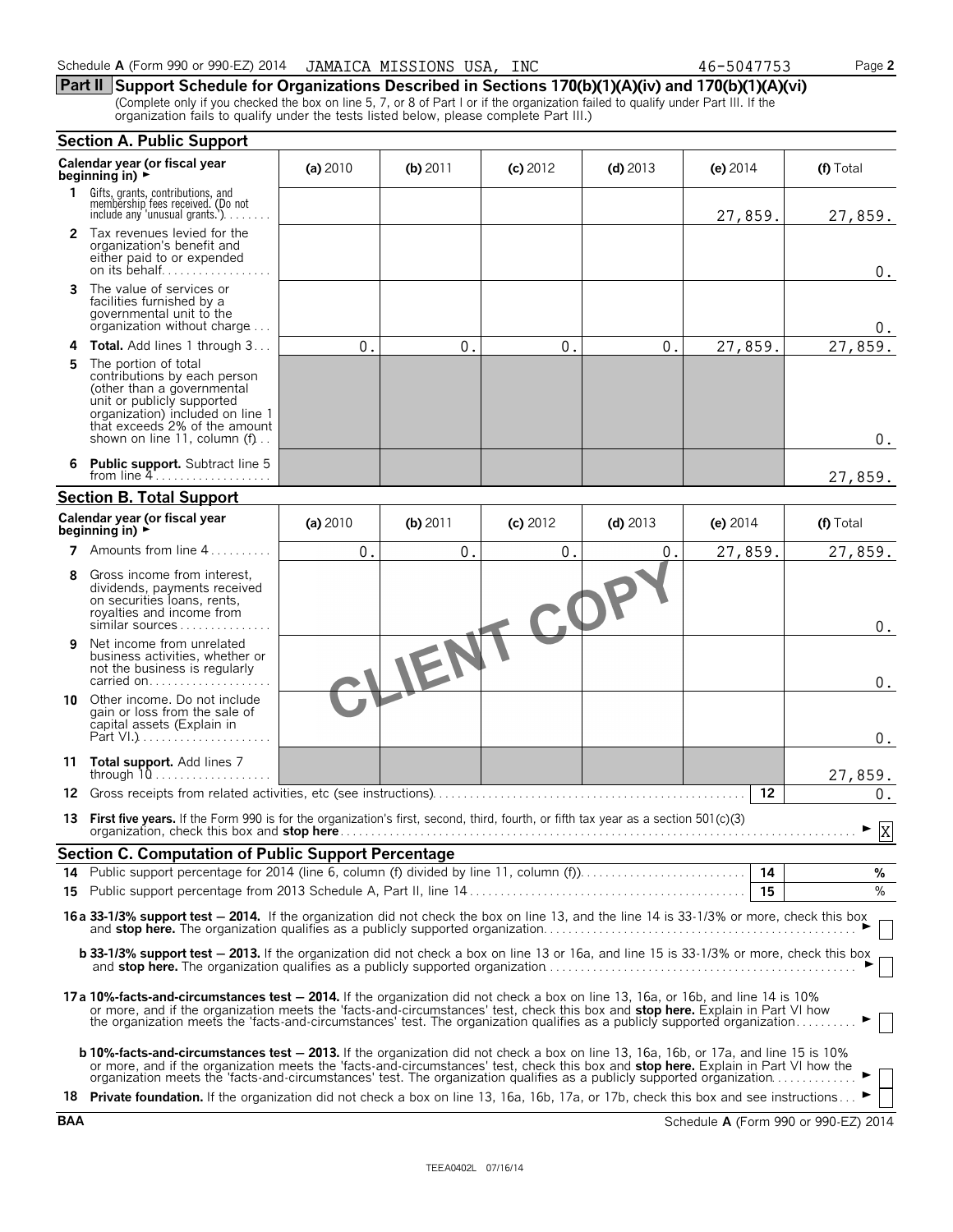### **Part III Support Schedule for Organizations Described in Section 509(a)(2)**

(Complete only if you checked the box on line 9 of Part I or if the organization failed to qualify under Part II. If the organization fails to qualify under the tests listed below, please complete Part II.)

|     | <b>Section A. Public Support</b>                                                                                                             |          |            |                   |            |            |           |
|-----|----------------------------------------------------------------------------------------------------------------------------------------------|----------|------------|-------------------|------------|------------|-----------|
|     | Calendar year (or fiscal yr beginning in) $\blacktriangleright$                                                                              | (a) 2010 | (b) $2011$ | $(c)$ 2012        | (d) $2013$ | (e) $2014$ | (f) Total |
|     | Gifts, grants, contributions<br>and membership fees                                                                                          |          |            |                   |            |            |           |
|     | received. (Do not include                                                                                                                    |          |            |                   |            |            |           |
|     | any 'unusual grants.')                                                                                                                       |          |            |                   |            |            |           |
| 2   | Gross receipts from admis-                                                                                                                   |          |            |                   |            |            |           |
|     | sions, merchandise sold or<br>services performed, or facilities                                                                              |          |            |                   |            |            |           |
|     | furnished in any activity that is                                                                                                            |          |            |                   |            |            |           |
|     | related to the organization's                                                                                                                |          |            |                   |            |            |           |
|     | tax-exempt purpose                                                                                                                           |          |            |                   |            |            |           |
| 3   | Gross receipts from activities<br>that are not an unrelated trade                                                                            |          |            |                   |            |            |           |
|     | or business under section 513.                                                                                                               |          |            |                   |            |            |           |
| 4   | Tax revenues levied for the                                                                                                                  |          |            |                   |            |            |           |
|     | organization's benefit and                                                                                                                   |          |            |                   |            |            |           |
|     | either paid to or expended on                                                                                                                |          |            |                   |            |            |           |
| 5   | The value of services or                                                                                                                     |          |            |                   |            |            |           |
|     | facilities furnished by a                                                                                                                    |          |            |                   |            |            |           |
|     | governmental unit to the<br>organization without charge                                                                                      |          |            |                   |            |            |           |
|     |                                                                                                                                              |          |            |                   |            |            |           |
|     | <b>6 Total.</b> Add lines 1 through 5<br><b>7 a</b> Amounts included on lines 1,                                                             |          |            |                   |            |            |           |
|     | 2, and 3 received from                                                                                                                       |          |            |                   |            |            |           |
|     | disqualified persons                                                                                                                         |          |            |                   |            |            |           |
|     | <b>b</b> Amounts included on lines 2                                                                                                         |          |            |                   |            |            |           |
|     | and 3 received from other than                                                                                                               |          |            |                   |            |            |           |
|     | disqualified persons that<br>exceed the greater of \$5,000 or                                                                                |          |            |                   |            |            |           |
|     | 1% of the amount on line 13                                                                                                                  |          |            |                   |            |            |           |
|     |                                                                                                                                              |          |            |                   |            |            |           |
|     | c Add lines 7a and 7b                                                                                                                        |          |            |                   |            |            |           |
| 8   | <b>Public support</b> (Subtract line                                                                                                         |          |            |                   |            |            |           |
|     |                                                                                                                                              |          |            |                   |            |            |           |
|     | <b>Section B. Total Support</b>                                                                                                              |          |            |                   |            |            |           |
|     | Calendar year (or fiscal yr beginning in) $\blacktriangleright$                                                                              | (a) 2010 | (b) 2011   | (c) $20\sqrt{12}$ | $(d)$ 2013 | (e) $2014$ | (f) Total |
|     | <b>9</b> Amounts from line 6                                                                                                                 |          |            |                   |            |            |           |
|     | <b>10 a</b> Gross income from interest, dividends,                                                                                           |          |            |                   |            |            |           |
|     | payments received on securities loans,<br>rents, royalties and income from                                                                   |          |            |                   |            |            |           |
|     | similar sources                                                                                                                              |          |            |                   |            |            |           |
|     | <b>b</b> Unrelated business taxable                                                                                                          |          |            |                   |            |            |           |
|     | income (less section 511                                                                                                                     |          |            |                   |            |            |           |
|     | taxes) from businesses<br>acquired after June 30, 1975                                                                                       |          |            |                   |            |            |           |
|     | c Add lines 10a and $10b$                                                                                                                    |          |            |                   |            |            |           |
| 11  | Net income from unrelated business                                                                                                           |          |            |                   |            |            |           |
|     | activities not included in line 10b.                                                                                                         |          |            |                   |            |            |           |
|     | whether or not the business is                                                                                                               |          |            |                   |            |            |           |
|     | regularly carried on $\dots\dots\dots\dots\dots$<br>12 Other income. Do not include                                                          |          |            |                   |            |            |           |
|     | gain or loss from the sale of                                                                                                                |          |            |                   |            |            |           |
|     | capital assets (Explain in                                                                                                                   |          |            |                   |            |            |           |
|     |                                                                                                                                              |          |            |                   |            |            |           |
|     | 13 Total support. (Add lines 9,<br>10c, 11 and $12.$ )                                                                                       |          |            |                   |            |            |           |
| 14. | First five years. If the Form 990 is for the organization's first, second, third, fourth, or fifth tax year as a section 501(c)(3)           |          |            |                   |            |            |           |
|     |                                                                                                                                              |          |            |                   |            |            |           |
|     | <b>Section C. Computation of Public Support Percentage</b>                                                                                   |          |            |                   |            |            |           |
| 15  | Public support percentage for 2014 (line 8, column (f) divided by line 13, column (f))                                                       |          |            |                   |            | 15         | %         |
| 16  |                                                                                                                                              |          |            |                   |            | 16         | ४         |
|     | Section D. Computation of Investment Income Percentage                                                                                       |          |            |                   |            |            |           |
| 17  | Investment income percentage for 2014 (line 10c, column (f) divided by line 13, column (f))                                                  |          |            |                   |            | 17         | %         |
| 18  |                                                                                                                                              |          |            |                   |            | 18         | ४         |
|     | 19 a 33-1/3% support tests - 2014. If the organization did not check the box on line 14, and line 15 is more than 33-1/3%, and line 17       |          |            |                   |            |            |           |
|     | is not more than 33-1/3%, check this box and stop here. The organization qualifies as a publicly supported organization                      |          |            |                   |            |            |           |
|     | <b>b 33-1/3% support tests - 2013.</b> If the organization did not check a box on line 14 or line 19a, and line 16 is more than 33-1/3%, and |          |            |                   |            |            |           |
|     | line 18 is not more than 33-1/3%, check this box and stop here. The organization qualifies as a publicly supported organization              |          |            |                   |            |            |           |
|     | 20 Private foundation. If the organization did not check a box on line 14, 19a, or 19b, check this box and see instructions                  |          |            |                   |            |            |           |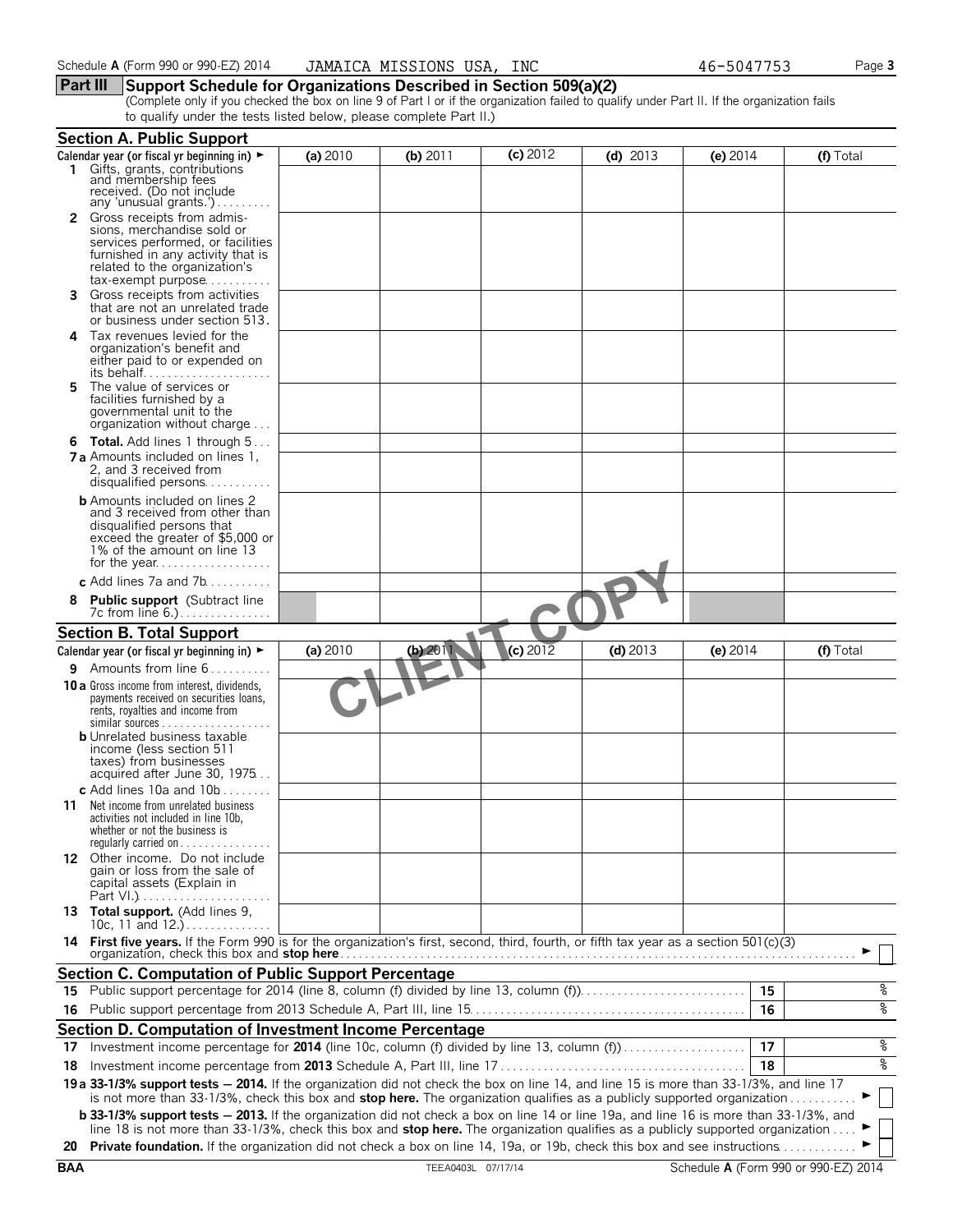### **Part IV Supporting Organizations**

(Complete only if you checked a box on line 11 of Part I. If you checked 11a of Part I, complete Sections A and B. If you checked 11b of Part I, complete Sections A and C. If you checked 11c of Part I, complete Sections A, D, and E. If you checked 11d of Part I, complete Sections A and D, and complete Part V.)

### **Section A. All Supporting Organizations**

|              |                                                                                                                                                                                                                                                                                                                                                                                                                                                                                                |                 | <b>Yes</b> | No. |
|--------------|------------------------------------------------------------------------------------------------------------------------------------------------------------------------------------------------------------------------------------------------------------------------------------------------------------------------------------------------------------------------------------------------------------------------------------------------------------------------------------------------|-----------------|------------|-----|
|              | Are all of the organization's supported organizations listed by name in the organization's governing documents?<br>If 'No,' describe in Part VI how the supported organizations are designated. If designated by class or purpose, describe                                                                                                                                                                                                                                                    | $\mathbf{1}$    |            |     |
|              |                                                                                                                                                                                                                                                                                                                                                                                                                                                                                                |                 |            |     |
| $\mathbf{2}$ | Did the organization have any supported organization that does not have an IRS determination of status under section<br>$509(a)(1)$ or (2)? If 'Yes,' explain in <b>Part VI</b> how the organization determined that the supported organization was                                                                                                                                                                                                                                            | $\overline{2}$  |            |     |
|              | 3a Did the organization have a supported organization described in section 501(c)(4), (5), or (6)? If 'Yes,' answer (b)                                                                                                                                                                                                                                                                                                                                                                        | 3a              |            |     |
|              | <b>b</b> Did the organization confirm that each supported organization qualified under section $501(c)(4)$ , $(5)$ , or $(6)$ and<br>satisfied the public support tests under section 509( $a(2)$ ? If 'Yes,' describe in Part VI when and how the organization                                                                                                                                                                                                                                | 3b              |            |     |
|              | c Did the organization ensure that all support to such organizations was used exclusively for section 170(c)(2)(B)<br>purposes? If 'Yes,' explain in <b>Part VI</b> what controls the organization put in place to ensure such use                                                                                                                                                                                                                                                             | 3 <sub>c</sub>  |            |     |
|              | 4a Was any supported organization not organized in the United States ('foreign supported organization')? If 'Yes' and                                                                                                                                                                                                                                                                                                                                                                          | 4a              |            |     |
|              | <b>b</b> Did the organization have ultimate control and discretion in deciding whether to make grants to the foreign supported<br>organization? If 'Yes,' describe in Part VI how the organization had such control and discretion despite being controlled                                                                                                                                                                                                                                    | 4b              |            |     |
|              | c Did the organization support any foreign supported organization that does not have an IRS determination under<br>sections 501(c)(3) and 509(a)(1) or (2)? If 'Yes,' explain in <b>Part VI</b> what controls the organization used to ensure that<br>all support to the foreign supported organization was used exclusively for section 170(c)(2)(B) purposes                                                                                                                                 | 4c              |            |     |
|              | 5a Did the organization add, substitute, or remove any supported organizations during the tax year? If 'Yes,' answer (b)<br>and (c) below (if applicable). Also, provide detail in Part VI, including (i) the names and EIN numbers of the supported<br>organizations added, substituted, or removed, (ii) the reasons for each such action, (iii) the authority under the<br>organization's organizing document authorizing such action, and (iv) how the action was accomplished (such as by |                 |            |     |
|              | amendment to the organizing document). And a state of the contract of the state of the state of the state of the state of the state of the state of the state of the state of the state of the state of the state of the state                                                                                                                                                                                                                                                                 | 5a              |            |     |
|              | <b>b Type I or Type II only.</b> Was any added or substituted supported organization part of a class already designated in the                                                                                                                                                                                                                                                                                                                                                                 | 5b              |            |     |
|              | c Substitutions only. Was the substitution the result of an event beyond the organization's control?                                                                                                                                                                                                                                                                                                                                                                                           | 5c              |            |     |
| 6            | Did the organization provide support (whether in the form of grants or the provision of services or facilities) to<br>anyone other than (a) its supported organizations; (b) individuals that are part of the charitable class benefited by one<br>or more of its supported organizations; or (c) other supporting organizations that also support or benefit one or more of                                                                                                                   | 6               |            |     |
| 7            | Did the organization provide a grant, loan, compensation, or other similar payment to a substantial contributor<br>(defined in IRC 4958(c)(3)(C)), a family member of a substantial contributor, or a 35-percent controlled entity with                                                                                                                                                                                                                                                        | 7               |            |     |
| 8            | Did the organization make a loan to a disqualified person (as defined in section 4958) not described in line 7? If 'Yes,'                                                                                                                                                                                                                                                                                                                                                                      | 8               |            |     |
|              | 9 a Was the organization controlled directly or indirectly at any time during the tax year by one or more disqualified persons<br>as defined in section 4946 (other than foundation managers and organizations described in section 509(a)(1) or (2))?                                                                                                                                                                                                                                         | 9a              |            |     |
|              | <b>b</b> Did one or more disqualified persons (as defined in line 9(a)) hold a controlling interest in any entity in which the                                                                                                                                                                                                                                                                                                                                                                 | 9 <sub>b</sub>  |            |     |
|              | c Did a disqualified person (as defined in line 9(a)) have an ownership interest in, or derive any personal benefit from,                                                                                                                                                                                                                                                                                                                                                                      | 9c              |            |     |
|              | 10 a Was the organization subject to the excess business holdings rules of IRC 4943 because of IRC 4943(f) (regarding<br>certain Type II supporting organizations, and all Type III non-functionally integrated supporting organizations)? If 'Yes,'                                                                                                                                                                                                                                           | 10a             |            |     |
|              | b Did the organization, have any excess business holdings in the tax year? (Use Schedule C, Form 4720, to determine                                                                                                                                                                                                                                                                                                                                                                            | 10 <sub>b</sub> |            |     |
| <b>BAA</b>   | TEEA0404L 07/17/14<br>Schedule A (Form 990 or 990-EZ) 2014                                                                                                                                                                                                                                                                                                                                                                                                                                     |                 |            |     |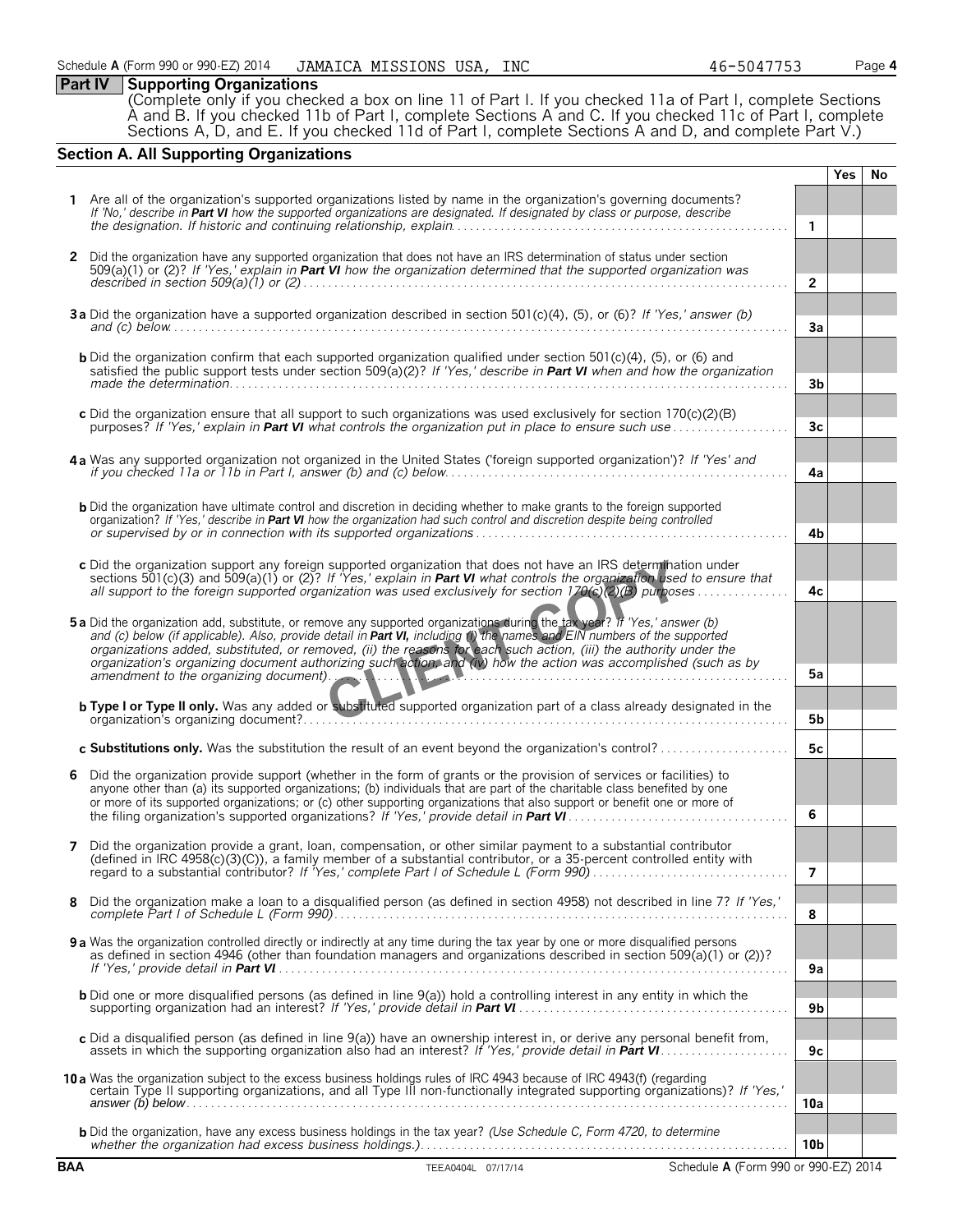| <b>Part IV</b><br><b>Supporting Organizations (continued)</b>                                                                                                         |                 |     |  |
|-----------------------------------------------------------------------------------------------------------------------------------------------------------------------|-----------------|-----|--|
|                                                                                                                                                                       |                 | Yes |  |
| Has the organization accepted a gift or contribution from any of the following persons?<br>11                                                                         |                 |     |  |
|                                                                                                                                                                       |                 |     |  |
| a A person who directly or indirectly controls, either alone or together with persons described in (b) and (c) below, the governing body of a supported organization? | 11a             |     |  |
|                                                                                                                                                                       | 11 <sub>b</sub> |     |  |
| c A 35% controlled entity of a person described in (a) or (b) above? If 'Yes' to a, b, or c, provide detail in Part VI                                                | 11c             |     |  |

| Section B. Type I Supporting Organizations                                                                                                                                                                                                                                                                                                                                                                                                                                                                                                                                                                                           |  |
|--------------------------------------------------------------------------------------------------------------------------------------------------------------------------------------------------------------------------------------------------------------------------------------------------------------------------------------------------------------------------------------------------------------------------------------------------------------------------------------------------------------------------------------------------------------------------------------------------------------------------------------|--|
|                                                                                                                                                                                                                                                                                                                                                                                                                                                                                                                                                                                                                                      |  |
| Did the directors, trustees, or membership of one or more supported organizations have the power to regularly appoint<br>or elect at least a majority of the organization's directors or trustees at all times during the tax year? If 'No,' describe in<br><b>Part VI</b> how the supported organization(s) effectively operated, supervised, or controlled the organization's activities.<br>If the organization had more than one supported organization, describe how the powers to appoint and/or remove<br>directors or trustees were allocated among the supported organizations and what conditions or restrictions, if any, |  |
|                                                                                                                                                                                                                                                                                                                                                                                                                                                                                                                                                                                                                                      |  |
| 2 Did the organization operate for the benefit of any supported organization other than the supported organization(s)<br>that operated, supervised, or controlled the supporting organization? If 'Yes,' explain in <b>Part VI</b> how providing such<br>benefit carried out the purposes of the supported organization(s) that operated, supervised, or controlled the                                                                                                                                                                                                                                                              |  |
|                                                                                                                                                                                                                                                                                                                                                                                                                                                                                                                                                                                                                                      |  |

### **Section C. Type II Supporting Organizations**

|                                                                                                                                                                                                                                                               | Yes | .No |
|---------------------------------------------------------------------------------------------------------------------------------------------------------------------------------------------------------------------------------------------------------------|-----|-----|
| Were a majority of the organization's directors or trustees during the tax year also a majority of the directors or trustees<br>of each of the organization's supported organization(s)? If 'No,' describe in <b>Part VI</b> how control or management of the |     |     |
| supporting organization was vested in the same persons that controlled or managed the supported organization(s)                                                                                                                                               |     |     |
|                                                                                                                                                                                                                                                               |     |     |

### **Section D. All Type III Supporting Organizations**

| Did the organization provide to each of its supported organizations, by the last day of the fifth month of the<br>organization's tax year, (1) a written notice describing the type and amount of support provided during the prior tax<br>year, (2) a copy of the Form 990 that was most recently filed as of the date of notification, and (3) copies of the       |  |  |
|----------------------------------------------------------------------------------------------------------------------------------------------------------------------------------------------------------------------------------------------------------------------------------------------------------------------------------------------------------------------|--|--|
| organization's governing documents in effect on the date of notification, to the extent not previously provided?.                                                                                                                                                                                                                                                    |  |  |
| Were any of the organization's officers, directors, or trustees either (i) appointed or elected by the supported<br>organization(s) or (ii) serving on the governing body of a supported organization? If 'No,' explain in Part VI how                                                                                                                               |  |  |
| the organization maintained a close and continuous working relationship with the supported organization(s)                                                                                                                                                                                                                                                           |  |  |
| 3 By reason of the relationship described in (2), did the organization's supported organizations have a significant<br>voice in the organization's investment policies and in directing the use of the organization's income or assets at<br>all times during the tax year? If 'Yes,' describe in Part VI the role the organization's supported organizations played |  |  |
| in this regard.                                                                                                                                                                                                                                                                                                                                                      |  |  |

# **Section E. Type III Functionally-Integrated Supporting Organizations**

| 1 Check the box next to the method that the organization used to satisfy the Integral Part Test during the year (see instructions): |  |  |
|-------------------------------------------------------------------------------------------------------------------------------------|--|--|
|                                                                                                                                     |  |  |

**a** The organization satisfied the Activities Test. *Complete line 2 below.*

**b** The organization is the parent of each of its supported organizations. *Complete line 3 below.*

**c** The organization supported a governmental entity. *Describe in Part VI how you supported a government entity (see instructions).*

|  | 2 Activities Test. Answer (a) and (b) below. | Yes No |  |
|--|----------------------------------------------|--------|--|
|--|----------------------------------------------|--------|--|

| a Did substantially all of the organization's activities during the tax year directly further the exempt purposes of the<br>supported organization(s) to which the organization was responsive? If 'Yes,' then in Part VI identify those supported<br>organizations and explain how these activities directly furthered their exempt purposes, how the organization was<br>responsive to those supported organizations, and how the organization determined that these activities constituted |                |  |
|-----------------------------------------------------------------------------------------------------------------------------------------------------------------------------------------------------------------------------------------------------------------------------------------------------------------------------------------------------------------------------------------------------------------------------------------------------------------------------------------------|----------------|--|
|                                                                                                                                                                                                                                                                                                                                                                                                                                                                                               | 2a             |  |
| <b>b</b> Did the activities described in (a) constitute activities that, but for the organization's involvement, one or more of<br>the organization's supported organization(s) would have been engaged in? If 'Yes,' explain in <b>Part VI</b> the reasons for<br>the organization's position that its supported organization(s) would have engaged in these activities but for the                                                                                                          |                |  |
|                                                                                                                                                                                                                                                                                                                                                                                                                                                                                               | 2 <sub>b</sub> |  |
| 3 Parent of Supported Organizations. Answer (a) and (b) below.                                                                                                                                                                                                                                                                                                                                                                                                                                |                |  |
| a Did the organization have the power to regularly appoint or elect a majority of the officers, directors, or trustees of                                                                                                                                                                                                                                                                                                                                                                     | 3a             |  |
| <b>b</b> Did the organization exercise a substantial degree of direction over the policies, programs, and activities of each of its                                                                                                                                                                                                                                                                                                                                                           |                |  |
| supported organizations? If 'Yes,' describe in Part VI the role played by the organization in this regard                                                                                                                                                                                                                                                                                                                                                                                     | 3b             |  |

**BAA** TEEA0405L 07/18/14 Schedule **A** (Form 990 or 990-EZ) 2014

**Yes No**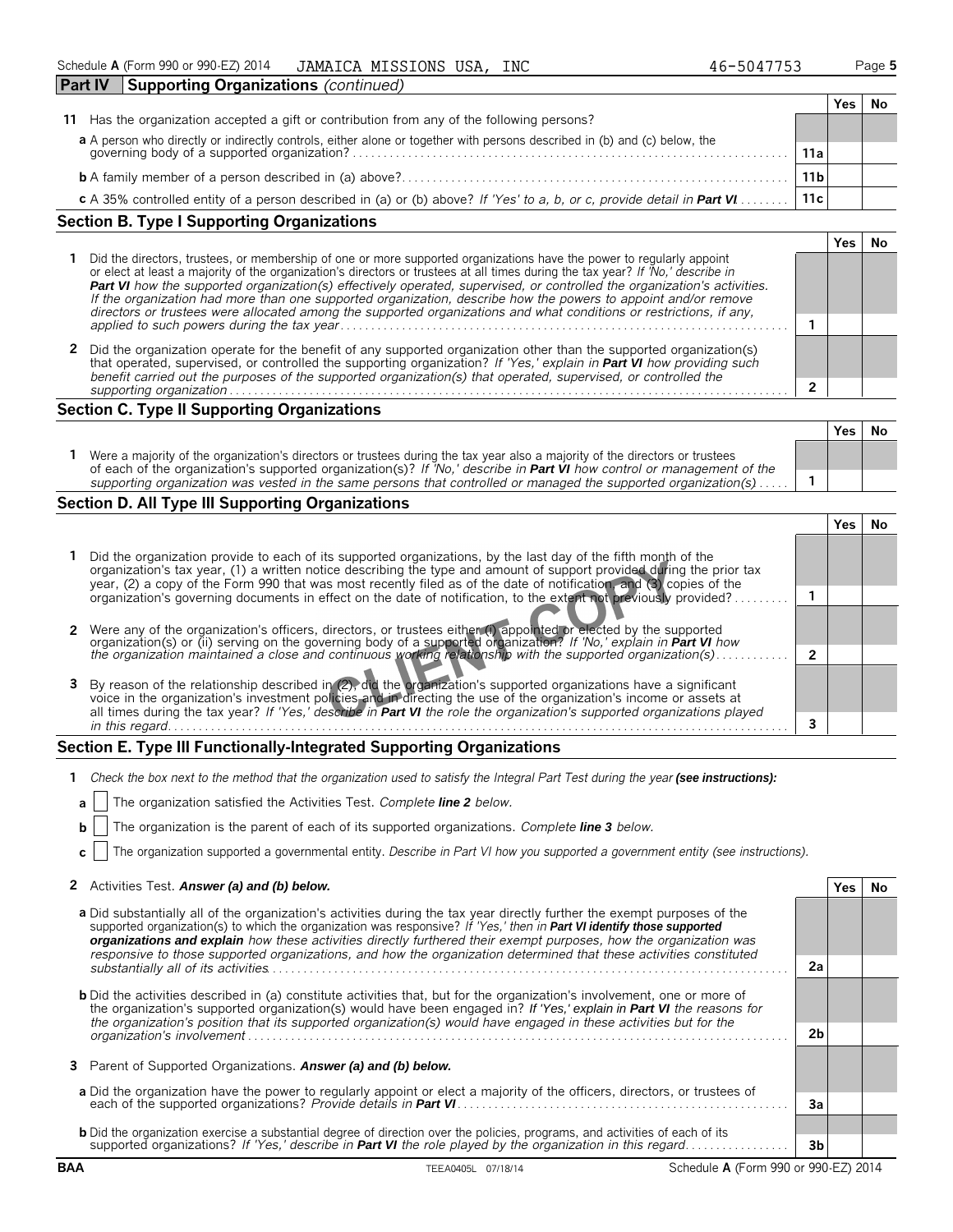| Section A - Adjusted Net Income                                                                                                                                          |                         | (A) Prior Year | (B) Current Year<br>(optional) |
|--------------------------------------------------------------------------------------------------------------------------------------------------------------------------|-------------------------|----------------|--------------------------------|
|                                                                                                                                                                          | 1                       |                |                                |
| $\mathbf{2}$                                                                                                                                                             | $\overline{2}$          |                |                                |
| 3                                                                                                                                                                        | $\mathbf{3}$            |                |                                |
| 4                                                                                                                                                                        | 4                       |                |                                |
| 5                                                                                                                                                                        | 5                       |                |                                |
| Portion of operating expenses paid or incurred for production or collection of gross<br>6<br>income or for management, conservation, or maintenance of property held for | 6                       |                |                                |
| 7                                                                                                                                                                        | $\overline{7}$          |                |                                |
| <b>Adjusted Net Income</b> (subtract lines 5, 6 and 7 from line 4)<br>8                                                                                                  | 8                       |                |                                |
| Section B – Minimum Asset Amount                                                                                                                                         |                         | (A) Prior Year | (B) Current Year<br>(optional) |
| Aggregate fair market value of all non-exempt-use assets (see instructions for short<br>1.<br>tax year or assets held for part of year):                                 |                         |                |                                |
|                                                                                                                                                                          | 1a                      |                |                                |
|                                                                                                                                                                          | 1 <sub>b</sub>          |                |                                |
|                                                                                                                                                                          | 1 <sub>c</sub>          |                |                                |
|                                                                                                                                                                          | 1 <sub>d</sub>          |                |                                |
| e Discount claimed for blockage or other<br>factors (explain in detail in Part VI):                                                                                      |                         |                |                                |
| 2 Acquisition indebtedness applicable to non-exempt-use assets                                                                                                           | $\overline{2}$          |                |                                |
| 3                                                                                                                                                                        | $\overline{\mathbf{3}}$ |                |                                |
| Cash deemed held for exempt use. Enter 1-1/2% of line 3 (for greater amount,<br>4                                                                                        |                         |                |                                |
| Net value of non-exempt-use assets (subtract line 4 from line 3).<br>5.                                                                                                  | 5                       |                |                                |
| 6.                                                                                                                                                                       | 6                       |                |                                |
| 7                                                                                                                                                                        | $\overline{7}$          |                |                                |
| 8                                                                                                                                                                        | 8                       |                |                                |
| Section C - Distributable Amount                                                                                                                                         |                         |                | <b>Current Year</b>            |
| Adjusted net income for prior year (from Section A, line 8, Column A)<br>1.                                                                                              | 1                       |                |                                |
| 2                                                                                                                                                                        | $\overline{\mathbf{c}}$ |                |                                |
| Minimum asset amount for prior year (from Section B, line 8, Column A)<br>3                                                                                              | $\overline{\mathbf{3}}$ |                |                                |
| 4                                                                                                                                                                        | 4                       |                |                                |
| 5.                                                                                                                                                                       | 5                       |                |                                |

**7**  $\mid$  Check here if the current year is the organization's first as a non-functionally-integrated Type III supporting organization (see instructions).

**BAA** Schedule **A** (Form 990 or 990-EZ) 2014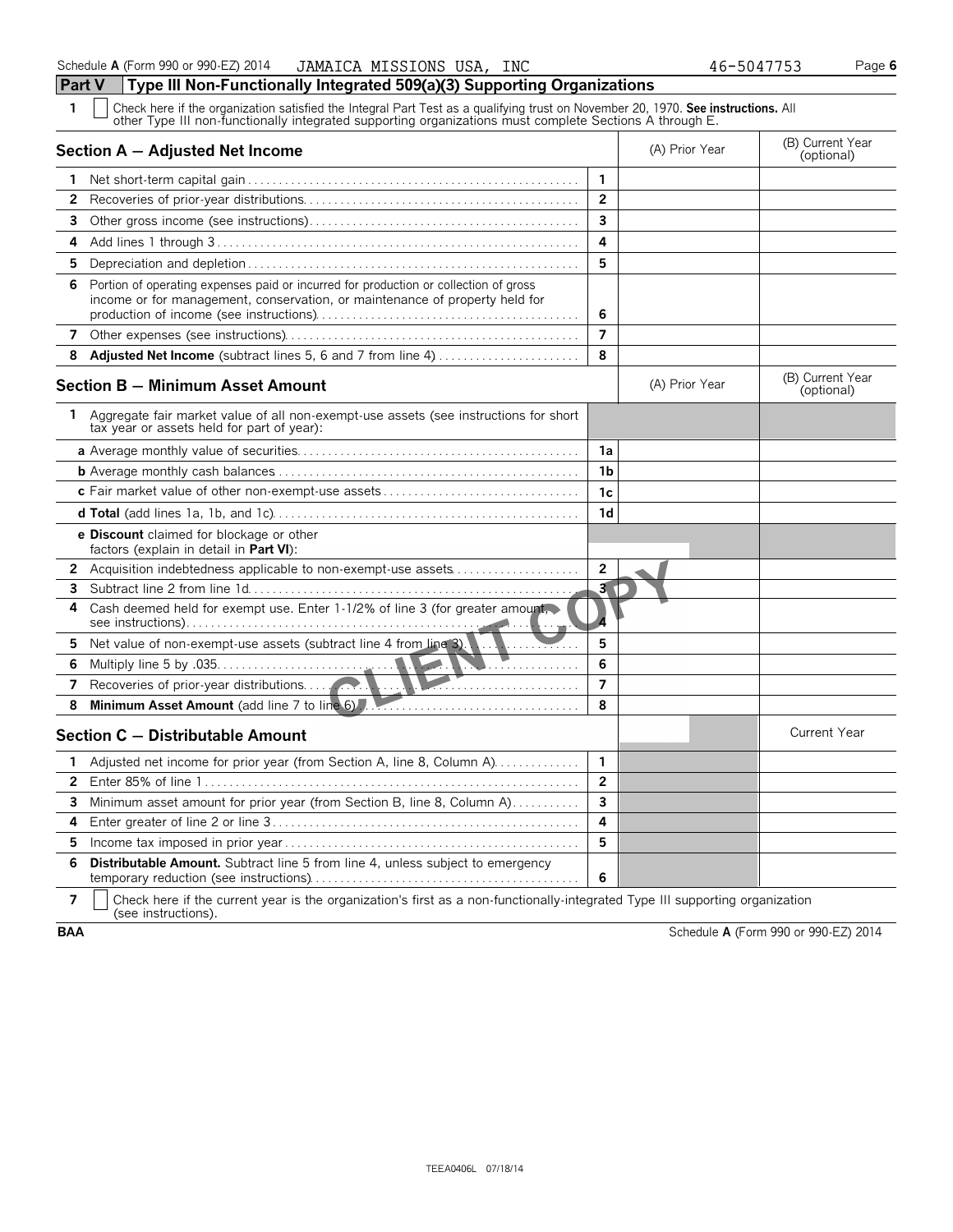|    | <b>Part V</b> Type III Non-Functionally Integrated 509(a)(3) Supporting Organizations (continued)                                |                                              |                                        |                                                  |
|----|----------------------------------------------------------------------------------------------------------------------------------|----------------------------------------------|----------------------------------------|--------------------------------------------------|
|    | <b>Section D - Distributions</b>                                                                                                 |                                              |                                        | <b>Current Year</b>                              |
| 1. |                                                                                                                                  |                                              |                                        |                                                  |
| 2  | Amounts paid to perform activity that directly furthers exempt purposes of supported organizations,                              |                                              |                                        |                                                  |
| 3  | Administrative expenses paid to accomplish exempt purposes of supported organizations                                            |                                              |                                        |                                                  |
| 4  |                                                                                                                                  |                                              |                                        |                                                  |
| 5. |                                                                                                                                  |                                              |                                        |                                                  |
| 6  |                                                                                                                                  |                                              |                                        |                                                  |
| 7  |                                                                                                                                  |                                              |                                        |                                                  |
| 8  | Distributions to attentive supported organizations to which the organization is responsive (provide details                      |                                              |                                        |                                                  |
| 9  |                                                                                                                                  |                                              |                                        |                                                  |
|    |                                                                                                                                  |                                              |                                        |                                                  |
|    | Section $E -$ Distribution Allocations (see instructions)                                                                        | (i)<br><b>Excess</b><br><b>Distributions</b> | (ii)<br>Underdistributions<br>Pre-2014 | (iii)<br><b>Distributable</b><br>Amount for 2014 |
|    | Distributable amount for 2014 from Section C, line 6                                                                             |                                              |                                        |                                                  |
|    | 2 Underdistributions, if any, for years prior to 2014 (reasonable                                                                |                                              |                                        |                                                  |
|    | 3 Excess distributions carryover, if any, to 2014:                                                                               |                                              |                                        |                                                  |
| а  |                                                                                                                                  |                                              |                                        |                                                  |
| b  |                                                                                                                                  |                                              |                                        |                                                  |
| с  |                                                                                                                                  |                                              |                                        |                                                  |
| d  |                                                                                                                                  |                                              |                                        |                                                  |
|    | e From 2013                                                                                                                      |                                              |                                        |                                                  |
|    |                                                                                                                                  |                                              |                                        |                                                  |
|    |                                                                                                                                  |                                              |                                        |                                                  |
|    |                                                                                                                                  |                                              |                                        |                                                  |
|    | i Carryover from 2009 not applied (see instructions)                                                                             |                                              |                                        |                                                  |
|    |                                                                                                                                  |                                              |                                        |                                                  |
| 4  | Distributions for 2014 from Section D.<br>line $7:$                                                                              |                                              |                                        |                                                  |
|    |                                                                                                                                  |                                              |                                        |                                                  |
|    |                                                                                                                                  |                                              |                                        |                                                  |
|    |                                                                                                                                  |                                              |                                        |                                                  |
| 5  | Remaining underdistributions for years prior to 2014, if any.<br>Subtract lines 3g and 4a from line 2 (if amount greater than    |                                              |                                        |                                                  |
|    | 6 Remaining underdistributions for 2014. Subtract lines 3h and 4b<br>from line 1 (if amount greater than zero, see instructions) |                                              |                                        |                                                  |
| 7  | Excess distributions carryover to 2015. Add lines 3j and 4c                                                                      |                                              |                                        |                                                  |
| 8  | Breakdown of line 7:                                                                                                             |                                              |                                        |                                                  |
| а  |                                                                                                                                  |                                              |                                        |                                                  |
| b  |                                                                                                                                  |                                              |                                        |                                                  |
| С  |                                                                                                                                  |                                              |                                        |                                                  |
|    | <b>d</b> Excess from 2013                                                                                                        |                                              |                                        |                                                  |
|    | <b>e</b> Excess from 2014                                                                                                        |                                              |                                        |                                                  |

**BAA** Schedule **A** (Form 990 or 990-EZ) 2014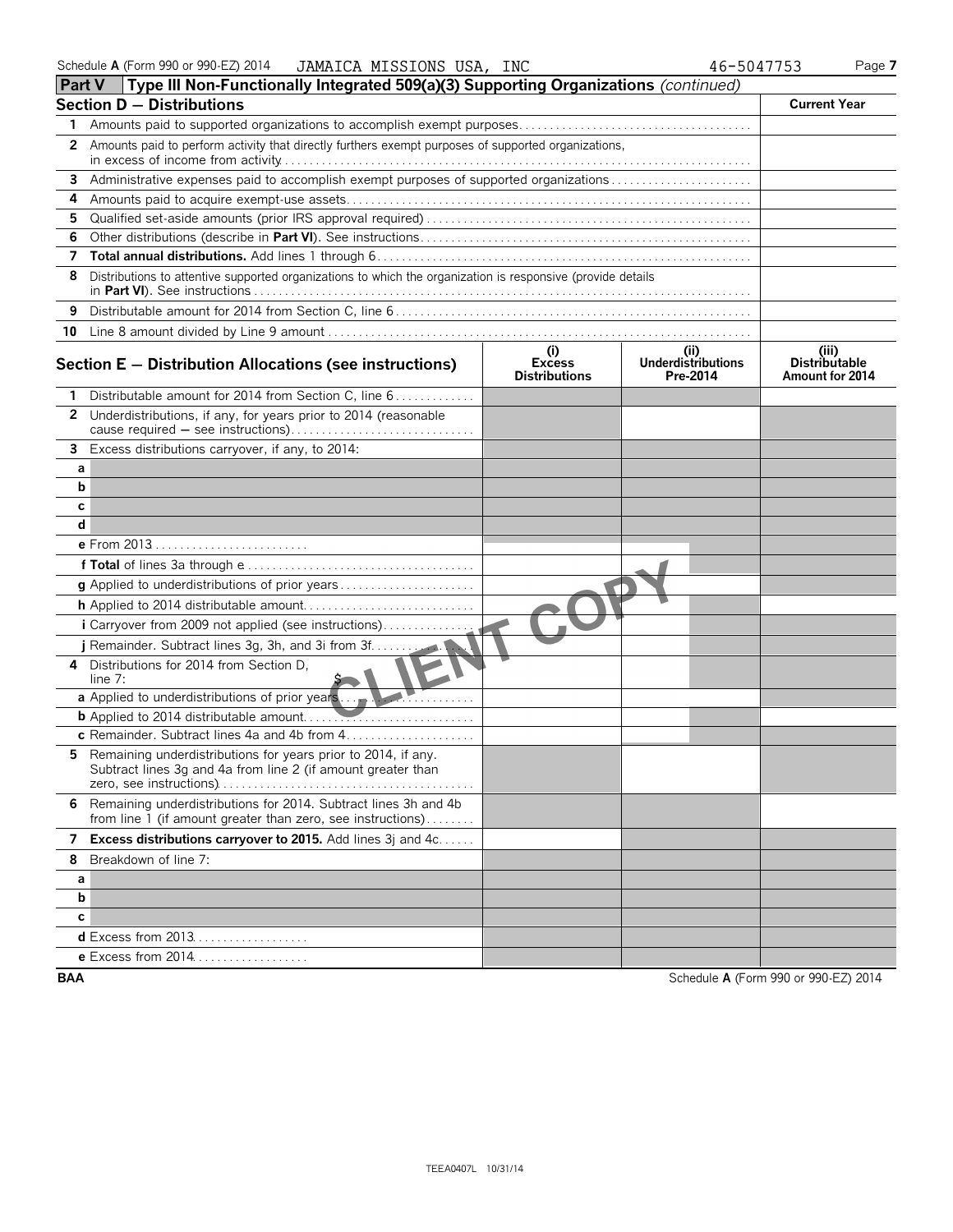**Part VI Supplemental Information.** Provide the explanations required by Part II, line 10; Part II, line 17a or 17b; and Part III, line 12. Also complete this part for any additional information. (See instructions).

CLIENT COPY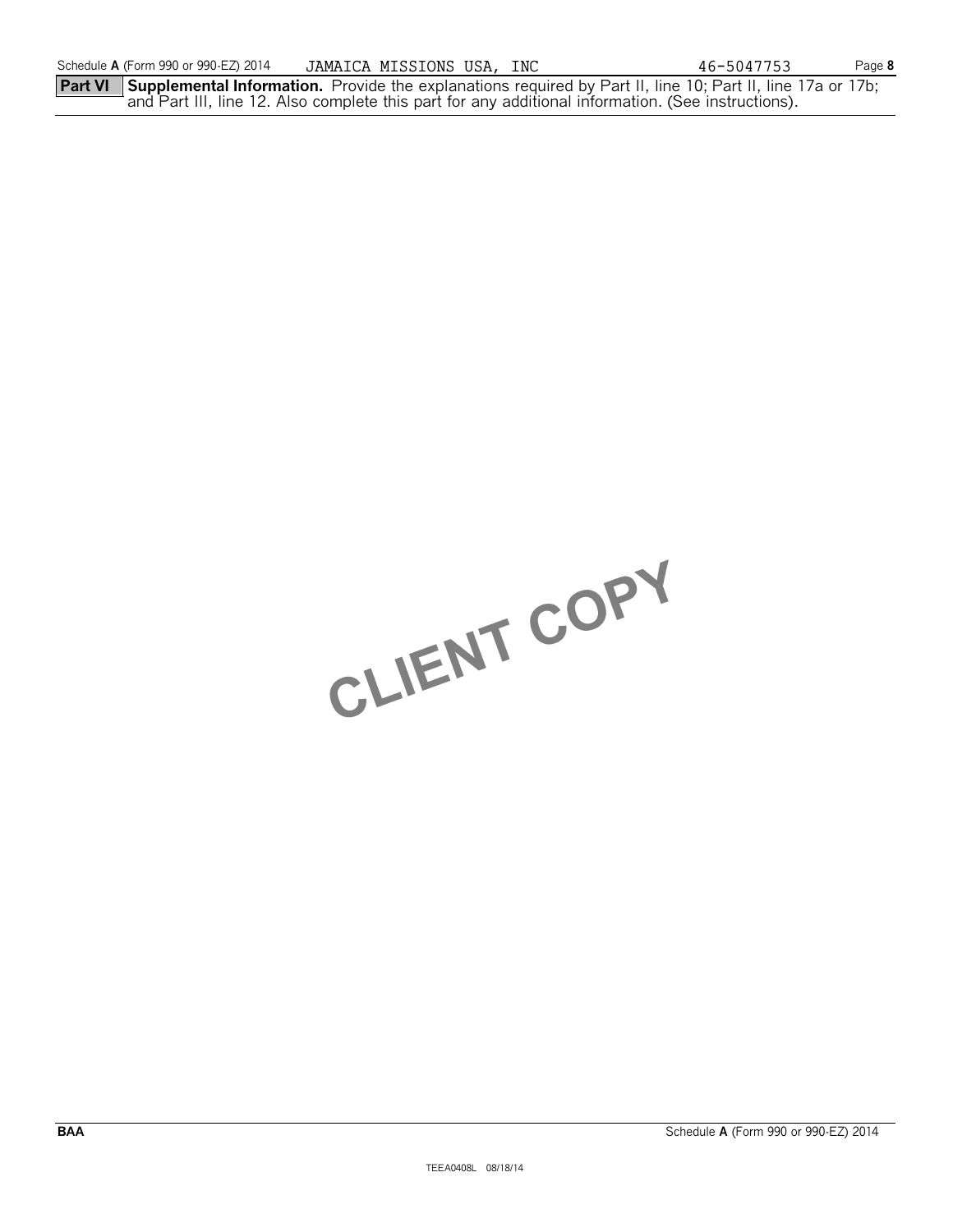# **CHEDULE O** Supplemental Information to Form 990 or 990-EZ<br>
Form 990 or 990-EZ) Complete to provide information for responses to specific questions on

**(Form 990 or 990-EZ) Complete to provide information for responses to specific questions on Form 990 or 990-EZ or to provide any additional information. 2014** Attach to Form 990 or 990-EZ. <sup>G</sup>**Open to Public** Department of the Treasury **Information about Schedule O (Form 990 or 990-EZ) and its instructions is** Internal Revenue Service **Inspection at** *www.irs.gov/form990.*

Name of the organization **Employer identification number Employer identification number** JAMAICA MISSIONS USA, INC 46-5047753

### **FORM 990-EZ, PART I, LINE 16 OTHER EXPENSES**

| <b>TNSURANCE</b> |    |
|------------------|----|
|                  |    |
|                  |    |
|                  |    |
| PAYROLL FEES     |    |
|                  | 85 |
|                  |    |
|                  |    |
|                  |    |
|                  |    |
| TRAVEL MEALS     |    |
|                  |    |

### **FORM 990-EZ, PART II, LINE 24 OTHER ASSETS**

|                                                               | BEGINNING | ENDING         |
|---------------------------------------------------------------|-----------|----------------|
| ORGANIZAIONAL COSTS<br>PREPAID EXPENSES AND DEFERRED CHARGES. | 0.        | 2,909.<br>830. |
| TOTAL                                                         |           | 3,739.         |
| FORM 990-EZ, PART II, LINE 26<br>TOTAL LIABILITIES            |           |                |
|                                                               | BEGINNING | ENDING         |
| DEFERRED REVENUE                                              | 0. \$     | 424.<br>3,595. |
| PAYROLL LIABILITIES                                           |           | 114.           |
| TOTAL                                                         |           | 4,133.         |

### **FORM 990-EZ, PART III - ORGANIZATION'S PRIMARY EXEMPT PURPOSE**

JAMAICA MISSIONS USA STRIVES TO BE A LEADER IN GLOBAL MEDICAL MISSIONS. WE

INTEGRATE VOLUNTEERS WITH HIGHLY QUALIFIED MEDICAL PROFESSIONALS TO FULFILL THE

NEEDS OF THE PEOPLE WE SERVE.

## **FORM 990-EZ, PART III, LINE 28 - STATEMENT OF PROGRAM SERVICE ACCOMPLISHMENTS**

VISION CARE

OUR VISION CARE PROGRAM IS GEARED TOWARDS PREVENTATIVE HEALTH CARE, ASSISTING

PATIENTS WITH EYE EXAMINATIONS, DONATED GLASSES AND REFERRALS TO LEADING

SPECIALISTS.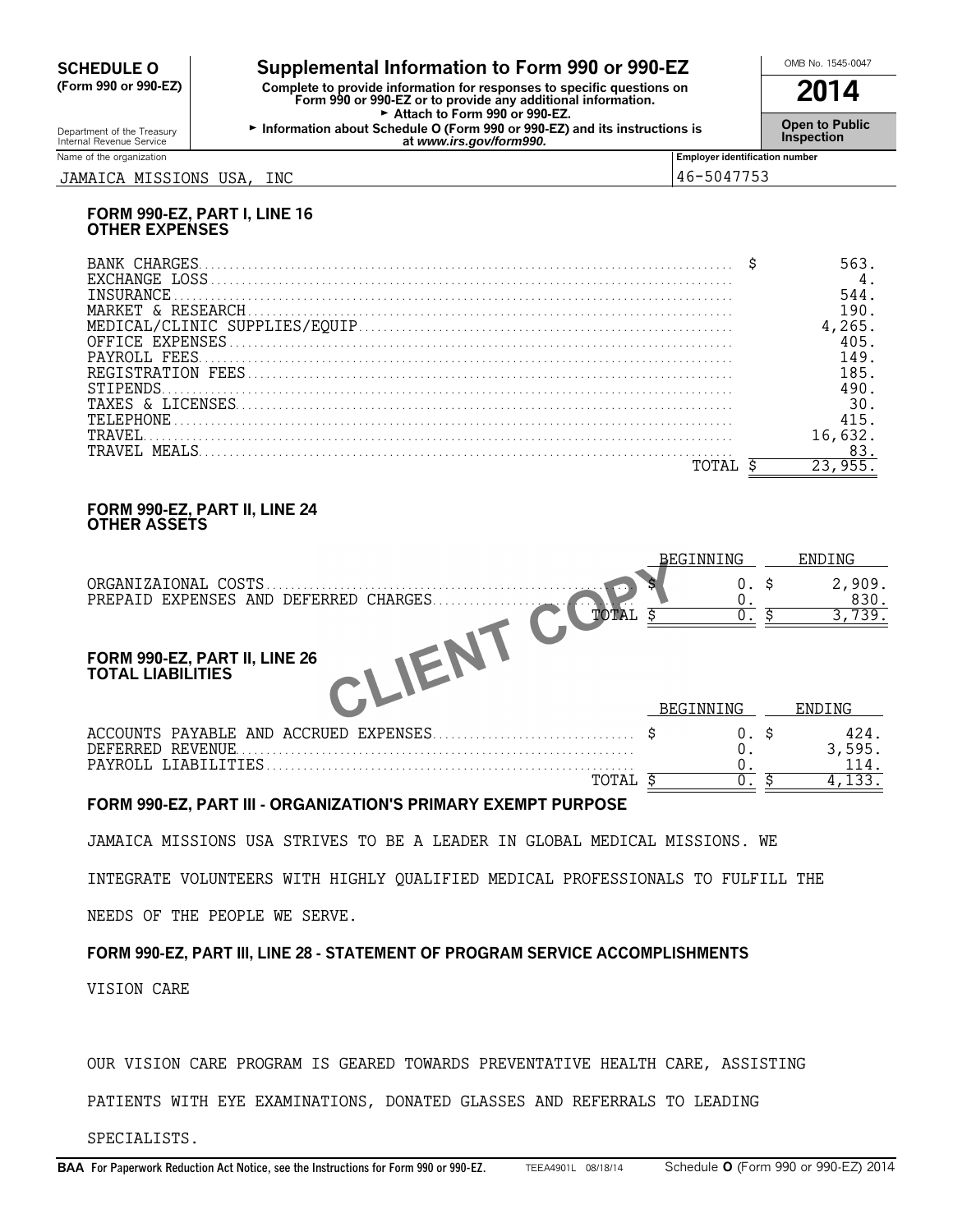### **FORM 990-EZ, PART III, LINE 28 - STATEMENT OF PROGRAM SERVICE ACCOMPLISHMENTS**

PRIMARY & PREVENTATIVE CARE

OUR PRIMARY AND PREVENTATIVE CARE PROGRAM FOCUSES ON HEALTH ISSUES THAT CAN BECOME LIFE THREATENING, CHRONIC CONDITIONS, AND REFERALS TO APPROPRIATE CARE CENTERS AND HOSPITALS FOR LONG-TERM CARE.

DENTAL CARE

WE PROVIDE PRIMARY PROCEDURES SUCH AS DENTAL EXAMINATIONS AND CLEANING, EXTRACTIONS, AND FLUORIDE TREATMENTS. WE WORK ALONGSIDE THE LOCAL DENTAL TEAMS IN EACH PARISH TO PROVIDE RETORATIVE CARE AS A MEANS TO REDUCE EXTRACTION PROCEDURES. OUR HEALTH EDUCATION TEAM PROVIDES ORAL HEALTH EDUCATION TO ALL PATIENTS.<br>INTEGRATED HEALTH EDUCATION

INTEGRATED HEALTH EDUCATION

INTEGRATED HEALTH IS A PRIMARY SUSTAINABLE PIECE OF OUR PROGRAM. THROUGH HIGHLY SKILLED NURSES, PHYSICAL THERAPISTS AND SUNDAY SCHOOL TEACHERS, WE PROVIDE OUR PATIENTS WITH AN UNDERSTANDING OF DISEASE AND PREVENTATIVE HEALTHCARE, THUS UPLIFTING THE SPIRITUAL WELL-BEING OF THOSE WE SERVE.

ORTHOPEDICS & PHYSICAL THERAPY

OUR TEAMS PROVIDE ORTHOPEDIC REHABILITATION PROGRAMS AND PROVIDE ONGOING SUPPORT TO PATIENTS. THROUGH OUR I.H.E. PROGRAM, OUR PHYSICAL THERAPISTS PROVIDE SPECIAL EDUCATION ON CORRECTIVE HEALTHCARE TOOLS FOR THE ELDERLY.